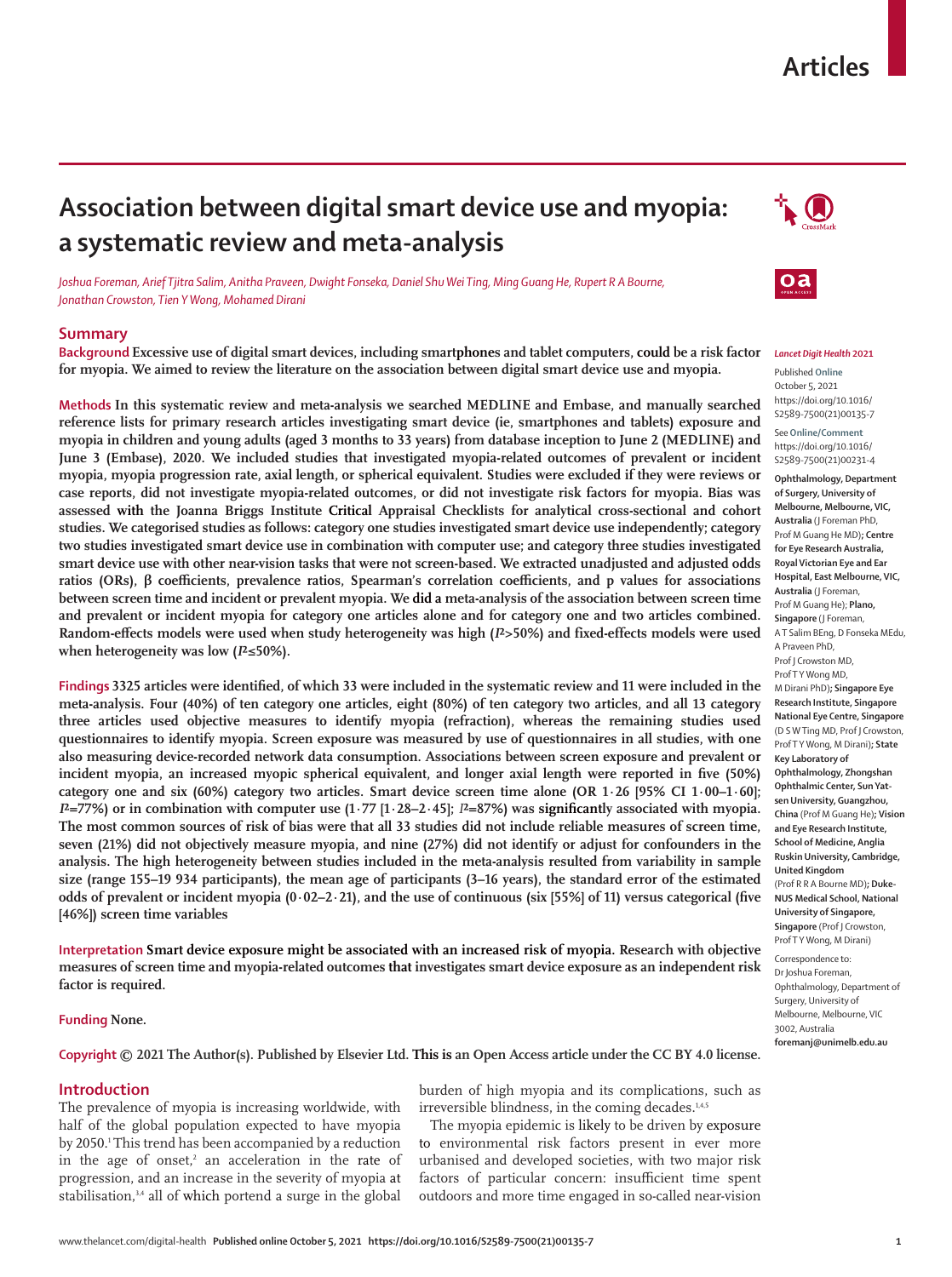## **Research in context**

### **Evidence before this study**

We searched MEDLINE on May 19, 2020 using natural language search terms, including "smartphone", "tablet computer", "screen time", "digital screens", "mobile phone", "cell phone", "myopia", and "refractive error", as well as corresponding indexing medical subject heading terms, including "Cell Phone", "Screen Time", "Smartphone", "Social Media", "Video Games", "Computers", "Handheld", "User-Computer Interface", "Data Display", "Myopia", and "Refractive Errors". We searched for primary research and reviews reporting associations between exposure to digital smart device screens (smartphones and tablet computers) and myopia, published in any language between database inception and May 19, 2020. We identified cross-sectional and longitudinal studies, with some investigating smart device use as an independent risk factor and others investigating smart device use together with other near-vision tasks, including computer use and reading. The findings were inconsistent, with some studies reporting strong associations between screen time and myopia (odds ratio 8·33 [95% CI 3·54–19·58] for 2–4 h per week *vs* 0–2 h per week) and others finding no associations or even protective effects of screen time. One identified meta-analysis concluded that screen time was not a risk factor for myopia. However, smartphones and tablets were not studied independently of other digital screens, a small number of studies (n=13) were included in the systematic review (five studies were included in the metaanalysis, of which only one interrogated smart devices independently of other risk factors), and the reasoning behind their statistical methods was not clear. Therefore, we did a systematic review and meta-analysis to address these gaps in the literature, to critically appraise the available studies, and to investigate whether there is a potential association between smart device exposure and myopia.

### **Added value of this study**

We did a comprehensive systematic review and meta-analysis of the literature on the association between smart device screen exposure and myopia. Through our appraisal of 33 available articles, we identified limitations in study design, including that

work activities during childhood.<sup>6-8</sup> The ubiquitous adoption of digital smart devices (ie, smartphones and tablet computers) in the past decade constitutes a new form of near-vision work, and children use these devices for long uninterrupted periods (approximately 8 h per day), and at viewing distances closer than for conventional books.9–11 There is emerging evidence describing the varied adverse consequences of excessive smart device use,<sup>12-16</sup> and, although the increased prevalence of myopia precedes the advent of smart devices,<sup>1</sup> it has been suggested that these devices could be exacerbating the myopia epidemic. $17$  However, this association has not been extensively investigated. Population-based studies have started to reveal a link

most studies did not investigate smartphone and tablet use independently of other near-vision tasks; many studies did not use objective clinical measures to identify myopia; and all studies used self-reported measures of screen time. Half of studies that investigated smart device use independently reported significant associations with myopia or axial elongation, whereas 60% of articles that investigated smart device use combined with computer use reported significant associations. By constructing different meta-analysis models, we analysed the associations between myopia and use of smartphones or tablets, or both, alone and in combination with computer screen time in order to distinguish associations for smart devices from other forms of near-vision tasks. We found that smartphone and tablet screen time alone and in combination with computer screen time were significantly associated with myopia, although no associations were observed when only prospective studies were pooled. High heterogeneity and an absence of objective and standardised measurement of myopia and screen time among studies, as revealed by our review, limited strong inference based on the meta-analysis models, and provides the impetus for future studies to measure smart device screen time independently and to measure myopia objectively.

## **Implications of all the available evidence**

Further research is required, including high quality prospective studies or randomised controlled trials that objectively measure both screen time and refraction, to conclusively establish whether there is an association between smart device exposure and myopia. Nonetheless, this systematic review and metaanalysis provides some evidence to suggest that exposure to digital smart devices could be a modifiable risk factor for myopia. The increasing uptake and lengthy exposure to smart devices among children worldwide could lead to an increase in the global burden of myopia and its complications, such as irreversible vision loss. Public health interventions that promote responsible use of digital screens could support myopia control efforts.

between screen time and myopia, with a higher prevalence of myopia,18,19 increased myopic spherical equivalent, $20$  and longer axial length $21$  being associated with more screen time, whereas other studies have found no link,<sup>22,23</sup> necessitating further investigation.

A recent systematic review published in  $2020$ ,<sup>24</sup> attempted to clarify the association between digital screen time and prevalent or incident myopia, and found no association based on a meta-analysis of five studies. Only one included study investigated handheld devices independently of other types of digital screens, whereas the remaining studies either included a combination of handheld devices and computers, or computers alone without smart devices.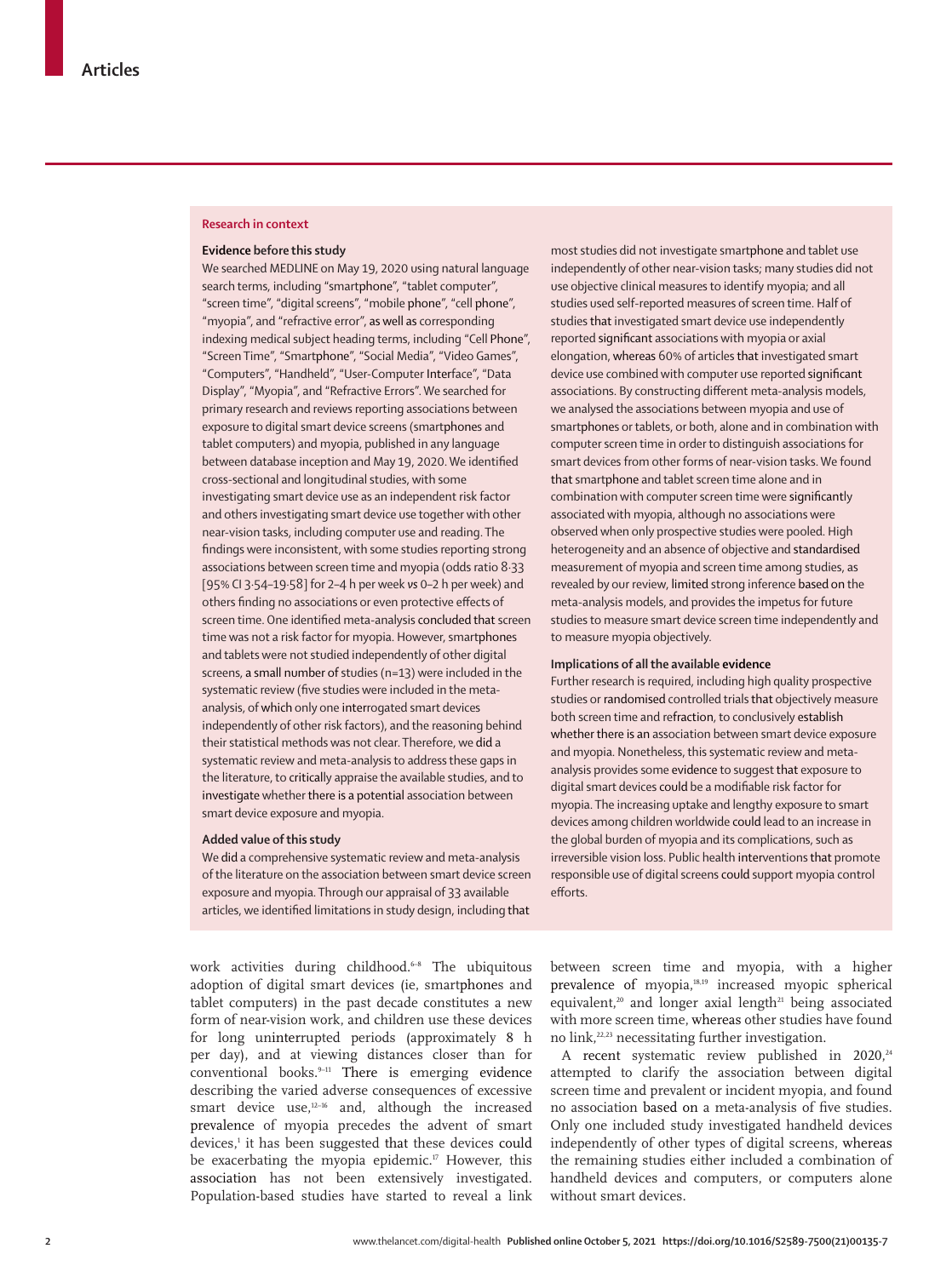To address these important knowledge gaps, we did a systematic review and meta-analysis to investigate the association between myopia and digital screen use, with a focus on smart devices. We attempted to separate the use of smart devices from computers and other near-vision work that does not involve digital screens.

# **Methods**

## **Search strategy and selection criteria**

In this systematic review and meta-analysis, we searched MEDLINE and Embase, and manually searched reference lists on June 2 and June 3, 2020, for peerreviewed original primary research articles, including observational or interventional studies, describing the association between smart device exposure and myopia. The systematic review was done in accordance with the Preferred Reporting Items for Systematic Reviews and Meta-Analyses guidelines.<sup>25</sup> For the search of MEDLINE we used the search terms (Cell Phone OR Screen Time OR Smartphone OR Social Media OR Video Games OR Computers, Handheld OR User-Computer Interface OR Data Display OR Risk Factors OR Health Risk Behaviors OR Risk) AND (Myopia OR Refractive Errors). Search terms were chosen to be sufficiently inclusive so that publications that included smart devices as one of a multitude of risk factors for myopia were identified (see the appendix [p 1] for a full list of the search terms used). We searched for articles published from database inception to the dates of the search, with no language restrictions.

Two reviewers (JF and ATS) screened all titles and abstracts. Articles that investigated risk factors for myopia, even if smart devices were not mentioned, were not excluded at this stage because smart device use might have been reported in the main text. Articles were excluded if they were reviews or case reports, did not investigate myopia-related outcomes (ie, the prevalence or incidence of myopia, myopia progression rate, age of myopia onset, spherical equivalent, and axial length), or did not investigate risk factors for myopia.

Both reviewers (JF and ATS) read the full texts of all remaining articles. Articles were excluded if risk factor analysis did not include mobile phones or tablets, either separately or combined with other forms of near-vision tasks, or if myopia-related outcomes were not measured. Conflicts over inclusion were adjudicated by a third reviewer, MD. All excluded articles are listed in the appendix (pp 2–14). All remaining articles were appraised by use of the Joanna Briggs Institute (JBI) Critical Appraisal Checklist for Analytical Cross-Sectional Studies and the JBI Critical Appraisal Checklist for Cohort Studies to assess their methodological quality and risk of bias.<sup>26</sup> Studies affected by bias were not excluded from the systematic review, as their inclusion and a discussion of their limitations was necessary for a full appraisal of the literature. Studies with unclear statistical analysis or reporting of results were excluded. The remaining studies were included, and their reference lists were searched for additional literature.

All articles included in the meta-analysis were derived from those included in the systematic review. Studies were included in the meta-analysis if they reported adjusted odds ratios (ORs) for the association between exposure to smart devices and prevalent or incident myopia, or other adjusted measures of association that could be converted to ORs, such as β coefficients, associated with digital smart device screen time, alone or in combination with computer screen time.

Included articles were divided into three categories: category one studies included those in which smart devices (smartphones or tablets, or both) were investigated as an independent risk factor; category two studies included those in which smart devices were investigated but not independently of computer screen exposure; and category three studies were those in which smart device use was investigated, but not independently of other forms of near-vision activities, such as watching television, reading non-digital books, and writing.

## **Data analysis**

Data were extracted from studies by JF, ATS, and AP. Variables that were extracted were study design, sampling methodology, sample size, participants' age and country (and city, when available) of residence, response rates, See **Online** for appendixmyopia definition and measurement (including objective *vs* subjective methods), screen exposure measures (including type of screen exposure, inclusion of other near-vision task exposures, screen time, and duration of measurement of exposure), myopia-related outcomes (including prevalence, incidence, progression rate, axial length, and spherical equivalent), statistical associations between smart device exposure and myopia-related outcomes (including ORs, prevalence ratios, β coefficients, 95% CIs, and p values), and variables for which associations between smart device screen exposure and myopia-related outcomes were adjusted in multivariable analysis.

The characteristics of all included studies were tabulated and described in the systematic review. The meta-analysis was done by pooling adjusted ORs for associations between screen time and incident or prevalent myopia. Univariate ORs were not included. Models were developed to explore associations for category one studies alone and for category one and two studies combined. No models were generated with category three studies.

Random-effects models were used when study heterogeneity was high (*I*²>50%) and fixed-effects models were used when heterogeneity was low (*I*²≤50%). ORs were weighted according to the inverse of study variance, with random-effects models accounting for both intrastudy and inter-study variance, thus increasing the distribution of weights more uniformly than fixed-effects models. Transformations done to facilitate inclusion of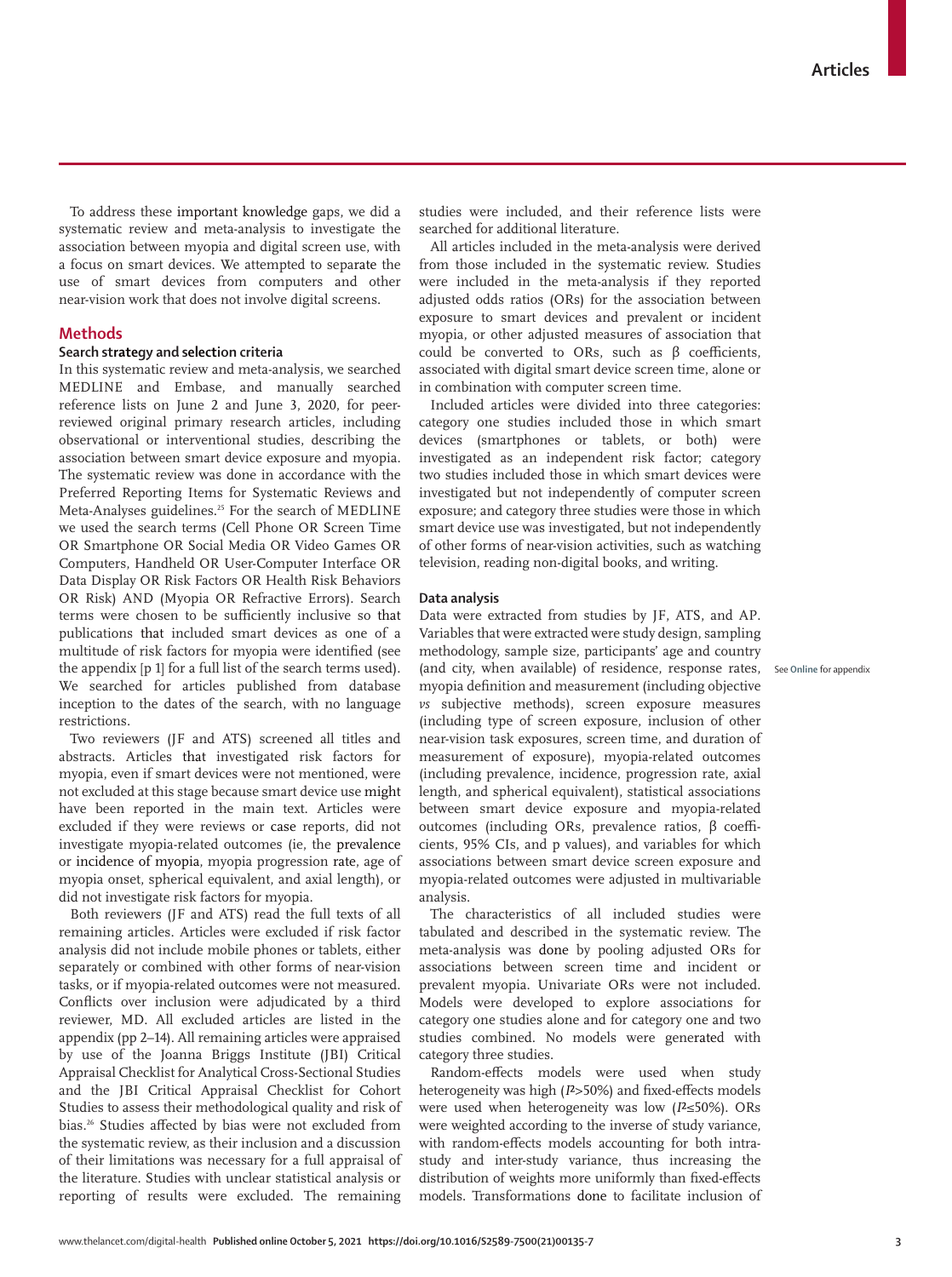

*Figure 1:* **Study selection** OR=odds ratio.

results in the meta-analysis included: conversion of  $β$  coefficients to ORs;<sup>27</sup> standardisation of an OR associated with screen time from min per day to h per day,<sup>28</sup> according to the formula  $OR_{h\text{ per day}} = \exp(\ln[OR_{min\text{ per day}}] \times 60)$ , which was done with the aim of increasing homogeneity but should be considered cautiously, as it assumes an additive effect of screen time; and derivation of a reciprocal OR<sup>18</sup> to establish the lowest category of screen time as the reference group for compatibility with other studies. When ORs were reported for multiple groups of a categorical variable,18,19,27,29,30 all ORs were included, as described by Yu and colleagues.<sup>31</sup> For studies that reported ORs for multiple exposure variables among non-mutually exclusive samples, such as weekend and weekday use<sup>19</sup> or duration of tablet and smartphone use,<sup>23,32</sup> we selected ORs for variables to which the larger sample was exposed<sup>23,32</sup> and for which more days of data were collected (ie, weekdays *vs* weekends).19

Statistical analyses were done using R, version 4.0.3.

# **Role of the funding source**

This research received no specific grant from any funding agency in the public, commercial, or not-forprofit sectors.

# **Results**

The database search yielded 3318 articles, with a further seven articles included from reference lists (figure 1). A total of 286 full-text articles were assessed for eligibility. Of these, 35 were appraised with the JBI checklists, with two being excluded due to concerns regarding the statistical analysis and reporting<sup>33,34</sup> (appendix p3), resulting in 33 articles<sup>18-23,27-30,32,35-56</sup> being included in the systematic review. The characteristics of all included studies are shown in table 1 and in the appendix (pp 28–29). Ten (30%) studies<sup>18,20,23,27,28,32,35-38</sup> met the criteria for inclusion in category one, ten (30%) studies<sup>19,21,22,29,30,39-43</sup> for inclusion in category two (table 1), and 13 (39%) studies<sup>44-56</sup> for inclusion in category three (appendix pp 28–29). Seven (70%) category one studies<sup>18,20,23,27,28,32,35</sup> and four (40%) category two studies<sup>19,22,29,30</sup> were included in the meta-analysis.

Risk of bias assessment with the JBI Critical Appraisal Checklists revealed the following sources of bias: the absence of valid or reliable measurement of exposure in all 33 studies; the absence of objective standard criteria for measurement of the condition in seven (21%) studies;<sup>22,28,32,36-38,42</sup> no assessment of confounders in nine (27%) studies;21,39,41,42,45,48,52,55,56 insufficient strategies for dealing with confounders in nine (27%) studies;21,28,39,40,42,45,48,52,55 incomplete follow-up in three (9%) studies;19,51,54 the absence of strategies to address incomplete follow-up in four (12%) studies;<sup>19,35,51,54</sup> and unclear reporting of whether participants were free from myopia at baseline in two (6%) studies.32,51 Specific comments about the sources of bias for each study are provided in the appendix (pp 15–27).

Most category one studies (seven [70%] of ten) and category two studies (six [60%] of ten) investigated Asian populations.20,21,23,27,29,30,32,35–37,40,41,43 Even though some European studies<sup>18,19,22,28,38,39,42</sup> were included, no eligible studies from other world regions were identified. Similarly, category three studies were mostly done in east Asia (nine  $[69\%]$  of 13)<sup>45–51,53,55</sup> or Europe (three  $[23\%]$ ),<sup>44,52,54</sup> with one done in the Middle East.<sup>56</sup> Eight (80%) category one studies,18,20,27,28,32,36–38 seven (70%) category two studies,  $21,22,29,30,39,41,42$  and 11 (85%) category three studies<sup>44-50,52,53,55,56</sup> were cross-sectional, and the remaining two category one studies,<sup>23,35</sup> three category two studies,<sup>19,40,43</sup> and two category three studies<sup>51,54</sup> were prospective.

Population-based surveys, such as the North India Myopia (NIM) study, selected participants by cluster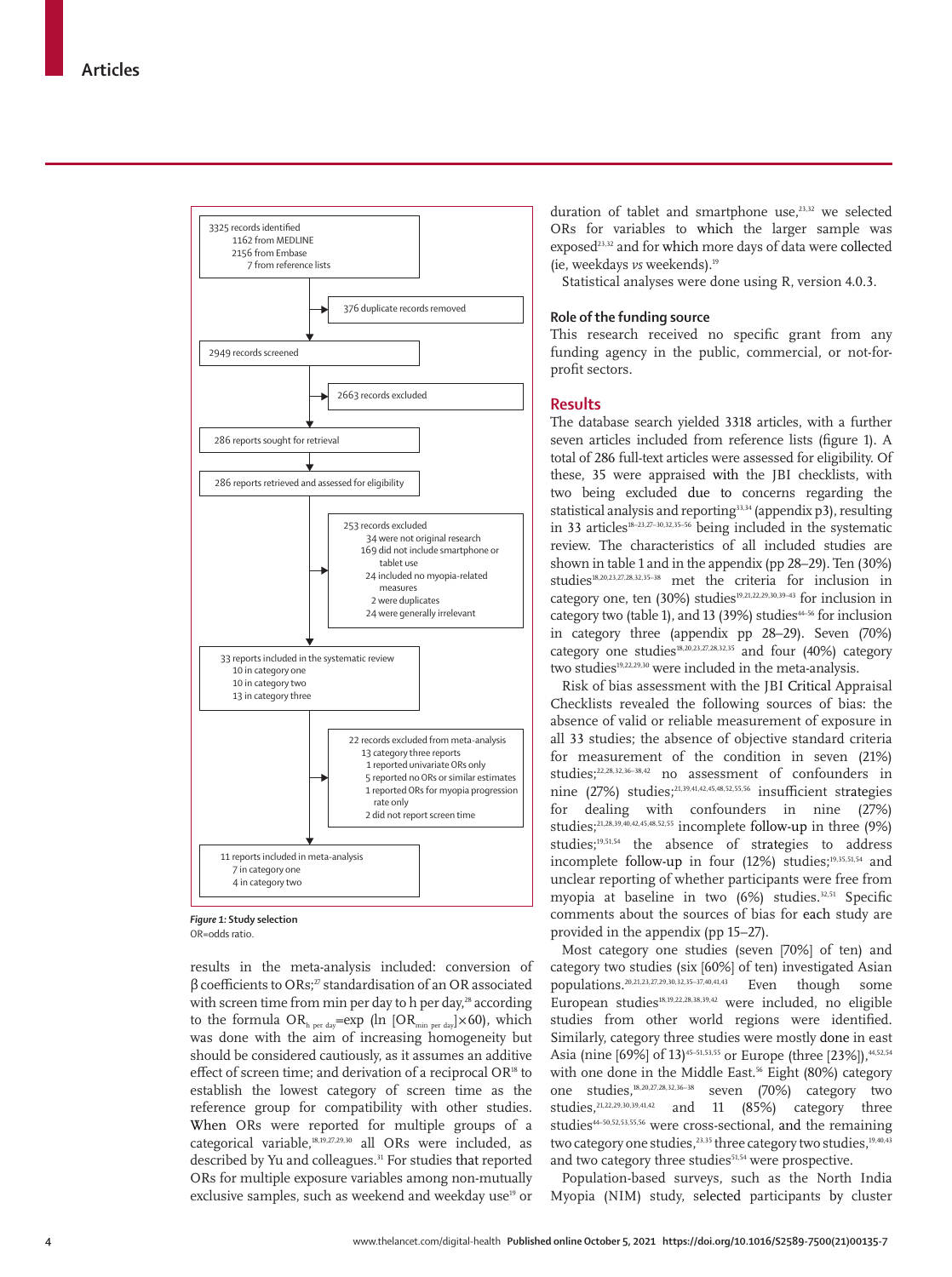sampling of classes, or schools or districts, or both.18,20,27,29,37,47 Stratification by school and age was common,20,23,32,36,47,48,53 whereas stratification by other

variables such as urban or rural location, socioeconomic have caused bias. Some studies used pseudo-random status, $18$  or type of school<sup>32</sup> was rare. Although some studies adjusted for confounders in statistical analyses,18,19,23,32,35,37,38 variability in selected covariates could

|                                                                                                                               | Participants; age;<br>country                                                             | Response<br>rate | Myopia definition<br>(measure)                                                                           | Screen exposure<br>(period of exposure)*                                                                                           | Myopia prevalence or<br>incidence by smart device<br>exposure, or screen time by<br>myopia status                                                                                                                                    | Association between exposure and myopia                                                                                                                                                                                                                                                                                                                                                                                                                                                                                                                                            |
|-------------------------------------------------------------------------------------------------------------------------------|-------------------------------------------------------------------------------------------|------------------|----------------------------------------------------------------------------------------------------------|------------------------------------------------------------------------------------------------------------------------------------|--------------------------------------------------------------------------------------------------------------------------------------------------------------------------------------------------------------------------------------|------------------------------------------------------------------------------------------------------------------------------------------------------------------------------------------------------------------------------------------------------------------------------------------------------------------------------------------------------------------------------------------------------------------------------------------------------------------------------------------------------------------------------------------------------------------------------------|
| Category one studies: use of smartphones or tablet computers, or both, analysed independently of other near vision activities |                                                                                           |                  |                                                                                                          |                                                                                                                                    |                                                                                                                                                                                                                                      |                                                                                                                                                                                                                                                                                                                                                                                                                                                                                                                                                                                    |
| Cross-sectional studies                                                                                                       |                                                                                           |                  |                                                                                                          |                                                                                                                                    |                                                                                                                                                                                                                                      |                                                                                                                                                                                                                                                                                                                                                                                                                                                                                                                                                                                    |
| Guan et al<br>$(2019)^{27}$                                                                                                   | 19934 primary<br>school children;<br>mean age<br>$10·6$ years<br>(SD 1-15); China         | 100%             | Spherical equivalent<br>≤-0.5 dioptres in at<br>least one eye (visual<br>acuity and auto-<br>refraction) | Smartphone screen<br>time (period not<br>reported)                                                                                 | 0 min per day 17.5%; 1-30 min<br>per day 19-4%; 31-60 min per<br>day $18.0\%$ ; and $>60$ min per<br>day 20.0%                                                                                                                       | Multivariable analysis of smartphone use and myopia: 0 min<br>per day β coefficient 1 (ref); 1-30 min per day 0.03 (95% CI<br>-0.07 to 0.12, p=0.59); 31-60 min per day -0.02<br>(-0.22 to 0.19, p=0.89); >60 min per day 0.16 (-0.07 to 0.39,<br>$p=0.17$ )                                                                                                                                                                                                                                                                                                                       |
| Harrington<br>et al (2019) <sup>18</sup>                                                                                      | 1626 school<br>children; age<br>6-7 years and<br>12-13 years;<br>Ireland                  | 98.5%            | Spherical equivalent<br>$\leq -0.5$ dioptres in<br>either eye (auto-<br>refraction)                      | Smartphone screen<br>time (period not<br>reported)                                                                                 | <1 h per day 8.3%; 1-3 h per<br>day $11.7\%$ ; and $>3$ h per day<br>20.3%                                                                                                                                                           | Multivariable analysis of smartphone screen time and myopia:<br><1 h per day OR 0.3 (95% CI 0.2-0.5, p<0.001); 1-3 h per day<br>0.5 (0.3-0.8, p=0.001); and >3 h per day 1 (ref)                                                                                                                                                                                                                                                                                                                                                                                                   |
| Huang et al<br>$(2019)^{36}$                                                                                                  | 968 first year<br>university<br>students; mean<br>age 19.6 years<br>(SD 0.9); China       | 96.1%            | Spectacles or<br>contact lenses for<br>distant vision<br>(questionnaire)                                 | Smartphone screen<br>time<br>(period not reported)                                                                                 | 0 h per day 89.7%; ≤1 h per<br>day 87-1%; 1-01-2 h per day<br>89.7%; 2.01-3 h per day<br>86.3%; and >3 h per day<br>84.6%                                                                                                            | Univariate analysis of smartphone screen time and myopia:<br>0 h per day OR 1 (ref); ≤1 h per day 0.78 (95% CI 0.36-1.69,<br>p=0.52); 1.01-2 h per day 1.01 (0.47-2.18, p=0.99); 2.01-3 h<br>per day 0.72 (0.36-1.46, p=0.36); >3 h per day 0.63<br>$(0.33 - 1.20, p = 0.16)$                                                                                                                                                                                                                                                                                                      |
| Liu et al<br>$(2019)^{20}$                                                                                                    | 566 primary and<br>secondary school<br>children; mean<br>age 9.5 years<br>(SD 2-1); China | 88.7%            | Spherical equivalent<br>≤-0.5 dioptres in<br>right eye (auto-<br>refraction)                             | Smartphone and<br>tablet screen time<br>(period not reported)                                                                      | Smartphones: myopia 0.47<br>(SD 0.49) h per day vs no<br>myopia 0.39 (0.47) h per day<br>(p=0.038; adjusted p=0.93);<br>tablets: myopia 0.34 (0.46) h<br>per day vs no myopia 0.26<br>(0.47) h per day (p=0.040;<br>adjusted p=0.11) | Smartphone screen time and myopia multivariable OR 0.90<br>(95% CI 0.57 to 1.43, p=0.66); tablet screen time and myopia<br>multivariable OR 1.40 (0.86 to 2.28, p=0.18); smartphone<br>screen time and axial length β coefficient 0.10 (95% CI 0.07 to<br>0.39, p=0.006); tablet screen time and axial length $\beta$<br>coefficient -0.03 (0.23 to 0.10, p=0.45); smartphone screen<br>time and spherical equivalent $\beta$ coefficient -0.07 (-0.55 to<br>-0.01, p=0.042); and tablet screen time and spherical<br>equivalent $\beta$ coefficient -0.05 (-0.47 to 0.08, p=0.17) |
| McCrann et al<br>$(2020)^{28}$                                                                                                | 402 students;<br>mean age<br>$16.8$ years<br>(SD 4-4); Ireland                            | 96.1%            | Concave spectacle<br>lenses<br>(questionnaire)                                                           | Smartphone screen<br>time (period not<br>reported)                                                                                 | Myopia 288 (SD 174) min per<br>day vs no myopia 258 (163)<br>min per day ( $p=0.090$ )                                                                                                                                               | Smartphone screen time and myopia multivariable OR 1.03<br>(95% CI 1.00-1.05)                                                                                                                                                                                                                                                                                                                                                                                                                                                                                                      |
| Schuster et al<br>$(2017)^{38}$                                                                                               | 12 884 children<br>and adolescents;<br>age 3-17 years;<br>Germany                         | 66.6%            | Self-reported<br>(questionnaire)                                                                         | Mobile phone screen<br>time (period not<br>reported)                                                                               | Not reported                                                                                                                                                                                                                         | Multivariable analysis of mobile phone screen time and<br>myopia in participants aged 11-17 years: < 0.5 h per day 1-2 h<br>per day 0.99 (95% CI 0.78-1.25); 3-4 h per day 0.83 (0.52-<br>1.31); and >4 h per day 1.34 (0.99-1.82); p=0.14                                                                                                                                                                                                                                                                                                                                         |
| Toh et al<br>$(2019)^{32}$                                                                                                    | 1884 adolescents;<br>age 10-18 years;<br>Singapore                                        | 74.1%            | Difficulties in seeing<br>far (questionnaire)                                                            | Mobile touch-screen<br>device time (number<br>of min per day in past<br>year)                                                      | Not reported                                                                                                                                                                                                                         | Smartphone screen time and myopia multivariable OR 0.97<br>(95% CI 0.94-0.99, p<0.05); tablet screen time and myopia<br>multivariable OR 0.99 (0.94-1.05)                                                                                                                                                                                                                                                                                                                                                                                                                          |
| Yang et al<br>$(2020)^{37}$                                                                                                   | 26 433 preschool<br>children; age<br>2-7 years; China                                     | Not<br>reported  | Self-reported yes,<br>no, or uncertain<br>(questionnaire)                                                | Initial age of exposure<br>to smartphone or<br>tablet (age of first<br>exposure)                                                   | No exposure 1.0%; age<br>0-1 years 4.5%; age 1-2 years<br>2.1%; age 2-3 years 1.7%; and<br>age > 3 years 1.7%                                                                                                                        | Multivariable analysis of initial age of exposure: no exposure<br>PR 1 (ref); age 0-1 years 4.41 (95% CI 2.19-8.90, p<0.001);<br>age 1-2 years 2.46 (1.20-5.06, p<0.05); age 2-3 years 2.02<br>(0.97-4.17); age > 3 years 1.78 (0.87-3.65)                                                                                                                                                                                                                                                                                                                                         |
| Prospective studies                                                                                                           |                                                                                           |                  |                                                                                                          |                                                                                                                                    |                                                                                                                                                                                                                                      |                                                                                                                                                                                                                                                                                                                                                                                                                                                                                                                                                                                    |
| Chua et al<br>$(2015)^{35}$                                                                                                   | 925 children; age<br>3 years; Singapore                                                   | 74.8%            | Spherical equivalent Handheld device<br>$\leq$ -0.5 dioptres in<br>right eye (auto-<br>refraction)       | screen time (in h per<br>day; period not<br>reported)                                                                              | Not reported                                                                                                                                                                                                                         | Screen time and myopia multivariable OR 1.04 (95% CI<br>0.67-1.61, p=0.86); screen time and spherical equivalent<br>multivariable β coefficient -0.10 (95% CI -0.20-0.0, p=0.05);<br>and screen time and axial length multivariable $\beta$ coefficient<br>$0.07(0.01 - 0.13, p = 0.03)$                                                                                                                                                                                                                                                                                           |
| Toh et al<br>$(2020)^{23}$                                                                                                    | 1691 adolescents;<br>age 10-19 years;<br>Singapore                                        | 89.8%            | Difficulties in seeing<br>far (questionnaire)                                                            | Any use of<br>smartphones,<br>smartphone screen<br>time, any use of a<br>tablet, or tablet screen<br>time (period not<br>reported) | Not reported                                                                                                                                                                                                                         | Smartphone use and myopia multivariable OR 0.87 (95% CI<br>0.42-1.81); smartphone screen time and myopia<br>multivariable OR 0.97 (0.91-1.03); tablet use and myopia<br>multivariable OR 0.74 (0.48-1.15); tablet screen time and<br>myopia multivariable OR 0.98 (0.87-1.10)                                                                                                                                                                                                                                                                                                      |
|                                                                                                                               |                                                                                           |                  |                                                                                                          |                                                                                                                                    |                                                                                                                                                                                                                                      | (Table 1 continues on next page)                                                                                                                                                                                                                                                                                                                                                                                                                                                                                                                                                   |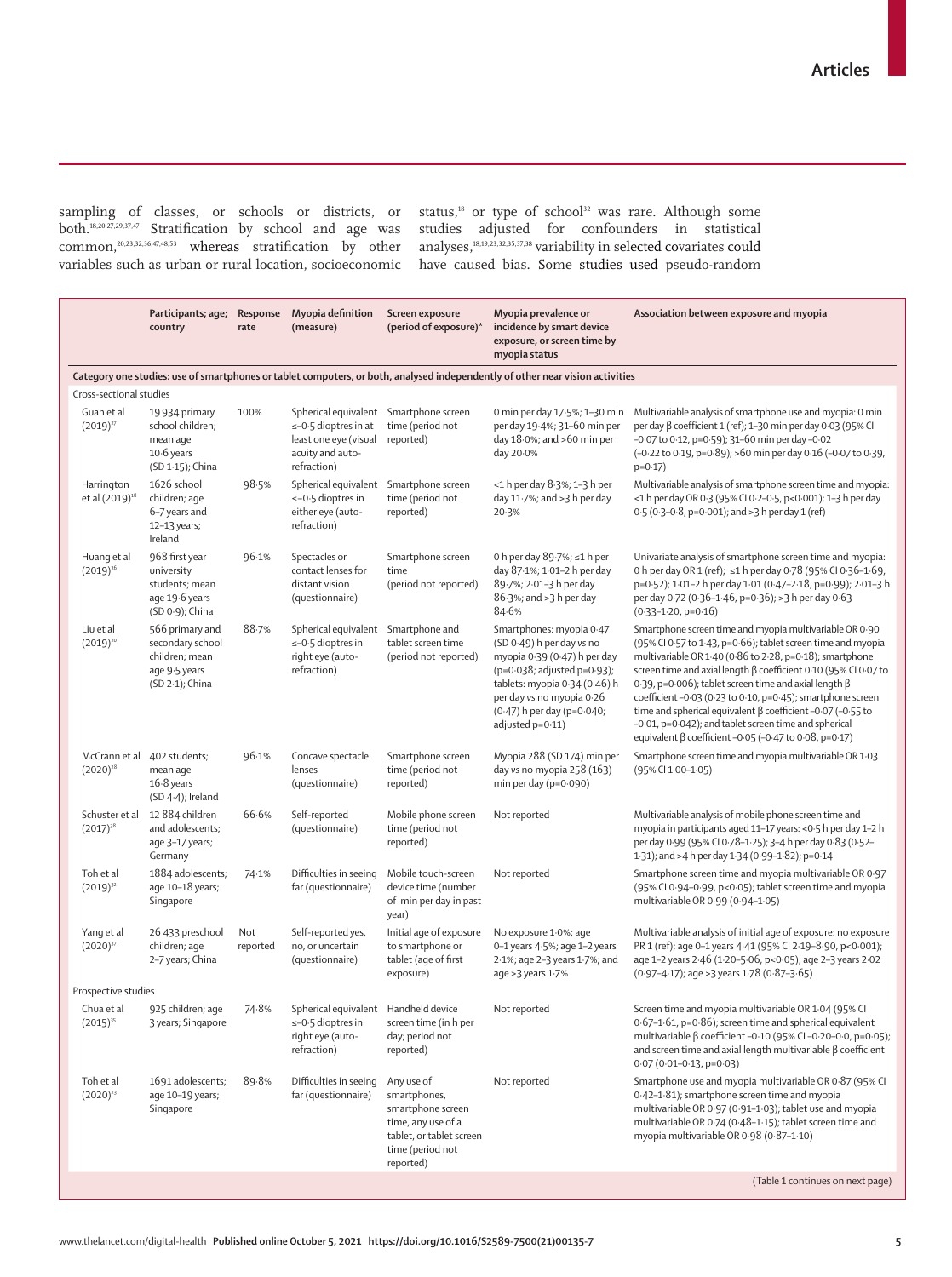|                                                                                                                      | Participants; age;<br>country                                                         | Response<br>rate | Myopia definition<br>(measure)                                                                                   | Screen exposure<br>(period of exposure)*                                                                 | Myopia prevalence or<br>incidence by smart device<br>exposure, or screen time by<br>myopia status                                                                                                                                                | Association between exposure and myopia                                                                                                                                                                                                                                                                                                                                                                                                                         |  |  |
|----------------------------------------------------------------------------------------------------------------------|---------------------------------------------------------------------------------------|------------------|------------------------------------------------------------------------------------------------------------------|----------------------------------------------------------------------------------------------------------|--------------------------------------------------------------------------------------------------------------------------------------------------------------------------------------------------------------------------------------------------|-----------------------------------------------------------------------------------------------------------------------------------------------------------------------------------------------------------------------------------------------------------------------------------------------------------------------------------------------------------------------------------------------------------------------------------------------------------------|--|--|
|                                                                                                                      | (Continued from previous page)                                                        |                  |                                                                                                                  |                                                                                                          |                                                                                                                                                                                                                                                  |                                                                                                                                                                                                                                                                                                                                                                                                                                                                 |  |  |
| Category two studies: use of smartphones or tablet computers, or both, combined with computer screen-time activities |                                                                                       |                  |                                                                                                                  |                                                                                                          |                                                                                                                                                                                                                                                  |                                                                                                                                                                                                                                                                                                                                                                                                                                                                 |  |  |
| Cross-sectional studies                                                                                              |                                                                                       |                  |                                                                                                                  |                                                                                                          |                                                                                                                                                                                                                                                  |                                                                                                                                                                                                                                                                                                                                                                                                                                                                 |  |  |
| Alvarez-<br>Peregrina et<br>al (2019) <sup>39</sup>                                                                  | 5441 school<br>children; mean<br>age 6.2 years<br>(SD 0.8); Spain                     | 88.4%            | Spherical equivalent Smartphone, tablet,<br>$\leq -0.50$ dioptres<br>(auto-refraction)                           | and video game screen<br>time expressed as a<br>percentage of time<br>(period not reported)              | <25% of time aproximately<br>24%; 25-50% of time<br>approximately 23%; and >50%<br>of time approximately 53%                                                                                                                                     | More screen time associated with higher prevalence of<br>myopia ( $p < 0.05$ )                                                                                                                                                                                                                                                                                                                                                                                  |  |  |
| Hagen et al<br>$(2018)^{22}$                                                                                         | 439 school<br>children; mean<br>age 16.7 (SD 0.9);<br>Norway                          | 48.9%            | Spherical equivalent<br>$\leq -0.5$ dioptres in<br>right eye (auto-<br>refraction)                               | Smartphone, tablet,<br>and computer screen<br>time (period not<br>reported)                              | Not reported                                                                                                                                                                                                                                     | Screen time and myopia multivariable OR 1.01 (95% CI<br>$0.78 - 1.31$ , p=0.92)                                                                                                                                                                                                                                                                                                                                                                                 |  |  |
| Hsu et al<br>$(2016)^{41}$                                                                                           | 16 486 children;<br>age 8 years;<br>Taiwan                                            | 85.1%            | Spherical equivalent<br>≤-0.5 dioptres in<br>more myopic eye<br>(auto-refraction)                                | Phone, computer, or<br>tablet use (any use in<br>past year)                                              | Yes 36.0%; no 39.1%; and<br>unknown 36.4%                                                                                                                                                                                                        | Screen exposure in past year and spherical equivalent<br>multivariable β coefficient 0.82 (0.72-0.92, p<0.001);<br>and screen time and spherical equivalent multivariable<br>$β$ coefficient 0.02 (-0.01-0.13, p=0.11)                                                                                                                                                                                                                                          |  |  |
| McCrann et al<br>$(2018)^{42}$                                                                                       | 361 school<br>children from<br>urban and rural<br>schools; age<br>8-13 years; Ireland | Not<br>reported  | Self-reported<br>(questionnaire)                                                                                 | Phone, computer,<br>tablet, and video<br>game screen time (use<br>over 1 week of study<br>participation) | Median 135 min per day (95%<br>CI 78-196) in people with<br>myopia vs median 90 min per<br>day (60-158) in those without<br>myopia (ANOVA p=0.04)                                                                                                | Not reported                                                                                                                                                                                                                                                                                                                                                                                                                                                    |  |  |
| Saxena et al<br>$(2015)^{29}$                                                                                        | 9884 children;<br>mean age<br>11.6 years<br>$(SD 2.2)$ ; India                        | 97.7%            | Spherical equivalent<br>$\leq -0.5$ dioptres in<br>either or both eyes<br>(visual acuity and<br>auto-refraction) | Mobile, computer, and<br>video game screen<br>time (period not<br>reported)                              | 0 h per week 1.1%; 1-4 h per<br>week 50 $-9\%$ ; and $>4$ h per<br>week 48.0%                                                                                                                                                                    | Multivariable analysis of screen time and myopia: 0 h per<br>week OR 1 (ref); 1-4 h per week 4.50 (95% CI 2.33-8.98);<br>and >4 h per week 8.10 (4.05-16.21)                                                                                                                                                                                                                                                                                                    |  |  |
| Singh et al<br>$(2019)^{30}$                                                                                         | 1234 school<br>children; mean<br>age 10.5 years<br>$(SD 3.0)$ ; India                 | Not<br>reported  | Spherical equivalent<br>≤-0.50 dioptres in<br>either or both eyes<br>(auto-refraction)                           | Mobile and video<br>game screen time<br>(period not reported)                                            | 0-2 h per day: myopia 43% vs<br>no myopia 97%; >2-4 h per<br>day: myopia 51% vs no myopia<br>$2.4\%$ ; and >4 h per day:<br>myopia 7% vs no myopia 0%                                                                                            | Multivariable analysis of screen time and myopia: 0-2 h per<br>day OR 1 (ref); >2-4 h per day 8.33 (95% CI 3.54-19.58,<br>$p=0.0001$ )                                                                                                                                                                                                                                                                                                                          |  |  |
| Terasaki et al<br>$(2017)^{21}$                                                                                      | 122 school<br>children; age<br>8-9 years; Japan                                       | 87.4%            | Axial length of right<br>eye (optical<br>biometry)                                                               | Smartphone and<br>computer screen time<br>(period not reported)                                          | Not applicable                                                                                                                                                                                                                                   | Spearman's correlation analysis between screen time and<br>axial length $r=0.24$ , $p=0.008$                                                                                                                                                                                                                                                                                                                                                                    |  |  |
| Prospective studies                                                                                                  |                                                                                       |                  |                                                                                                                  |                                                                                                          |                                                                                                                                                                                                                                                  |                                                                                                                                                                                                                                                                                                                                                                                                                                                                 |  |  |
| Hansen et al<br>$(2020)^{19}$                                                                                        | 1443 children;<br>median age<br>16.6 years (IQR<br>0.3); Copenhagen,<br>Denmark       | Not<br>reported  | Spherical equivalent<br>$\leq -0.5$ dioptres in<br>right eye (subjective<br>and objective<br>refraction)         | Smartphone, tablet, or<br>computer screen time<br>(use over past<br>2 weeks)                             | Weekdays: <0.5 h per day<br>0.6%; 0.5-2 h per day 5%;<br>2-4 h per day 26%; 4-6 h per<br>day 32%; and >6 h per day<br>37%. Weekends: < 0.5 h per day<br>0%; 0.5-2 h per day 4%; 2-4 h<br>per day 20%; 4-6 h per day<br>32%; and >6 h per day 44% | Multivariable analysis of screen time and myopia on<br>weekdays: <2 h per day OR 1 (ref); 2-4 h per day 1.89 (95% CI<br>1.09-3.28, p=0.023); 4-6 h per day 1.68 (0.98-2.89,<br>p=0.06); >6 h per day 1.89 (1.10-3.24, p=0.021).<br>Multivariable analysis of screen time and myopia at<br>weekends: <2 h per day OR 1 (ref); 2-4 h per day 1.73 (95% CI<br>0.93-3.20, p=0.08); 4-6 h per day 1.62 (0.90-2.94, p=0.11);<br>>6 h per day 1.97 (1.10-3.55 p=0.024) |  |  |
| Hsu et al<br>$(2017)^{40}$                                                                                           | 3256 children; age<br>7.49 years<br>(SD 0-31); Taiwan                                 | 77.3%            | Spherical equivalent<br>≤-0.5 dioptres in<br>more myopic eye<br>(auto-refraction)                                | Phone, computer, or<br>tablet use (use in past<br>year)                                                  | Yes 79.91%; no 8.23%; and<br>unknown 11.86%                                                                                                                                                                                                      | Multivariable analysis of any screen use in the past year and<br>progression rate: moderate (change in spherical equivalent of<br>>-1.0 to -0.5 dioptres) OR 0.99 (95% CI 0.73-1.33); and fast<br>(change in spherical equivalent of ≤-1.0 dioptres) 1.18<br>$(0.85 - 1.65)$                                                                                                                                                                                    |  |  |
| Tsai et al<br>$(2016)^{43}$                                                                                          | 11590 school<br>children; age<br>8 years; Taiwan                                      | 70.3%            | Incident myopia,<br>Spherical equivalent<br>≤-0.50 dioptres in<br>either eye (auto-<br>refraction)               | Phone, computer, and<br>tablet use (use in past<br>year)                                                 | 87-2% of incident myopia in<br>people who used devices vs<br>87-4% in those who did not<br>$(p=0.77)$                                                                                                                                            | Not reported                                                                                                                                                                                                                                                                                                                                                                                                                                                    |  |  |

weekly screen time.

*Table 1:* **Characteristics of studies on the association between smart device use and myopia included in the systematic review** 

quota sampling<sup>32</sup> or convenience sampling from selected clinics<sup>35,52</sup> or schools,<sup>21,30,36,39</sup> which could have introduced selection bias.

Some studies recruited children aged younger than 7 years who might not yet have had enough time to develop myopia, given the disease's protracted natural history.<sup>21,35</sup>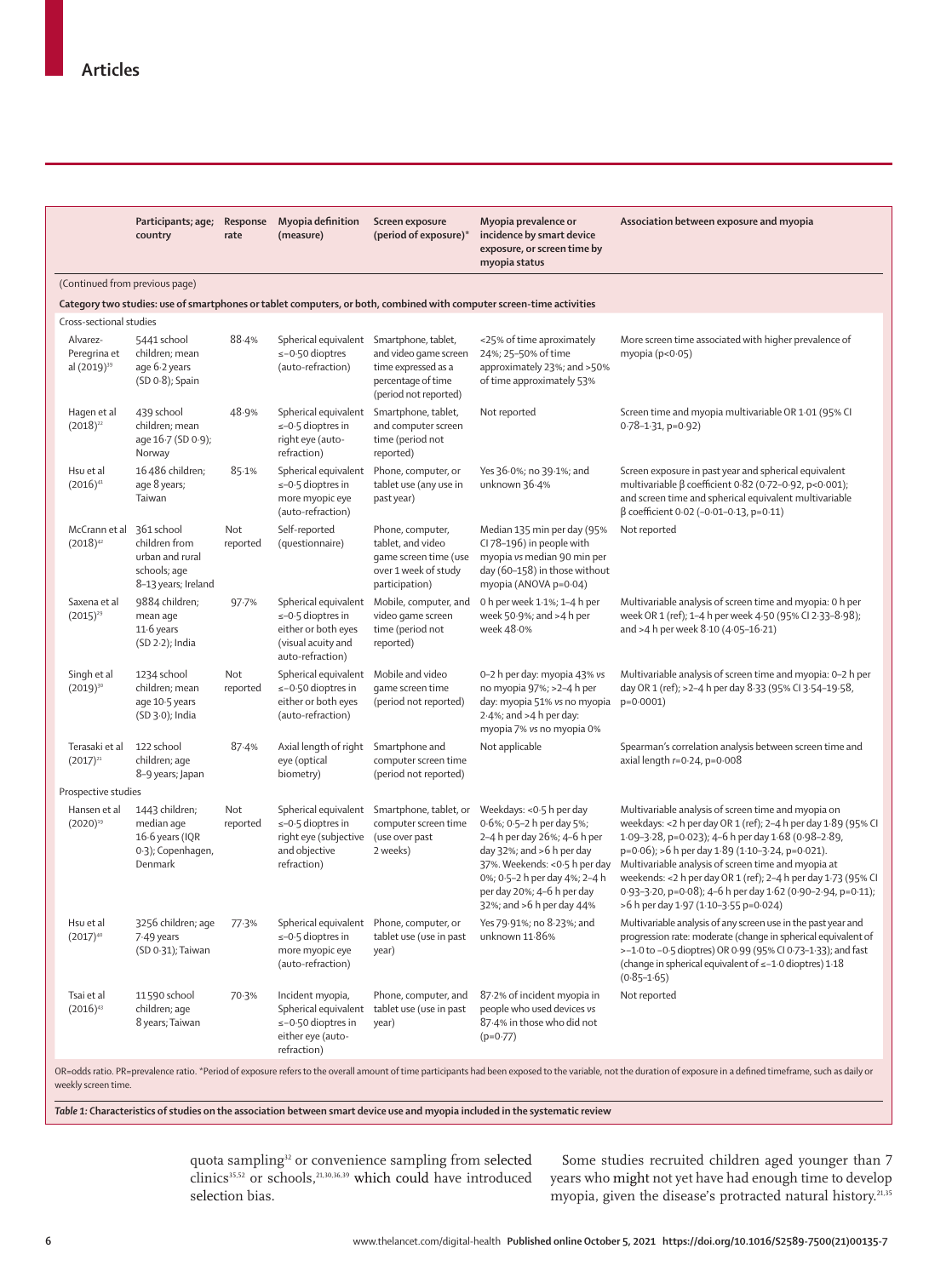These studies did not account for the period during which myopia might have progressed in the future. By contrast, other studies investigated adults whose refraction had probably stabilised, and who were thus less susceptible to the environmental risk factors of myopia than children and adolescents.28,36

All 33 studies used questionnaires to measure smart device use, whereas one (3%) also used device-recorded network data consumption;<sup>28</sup> however, because different applications consume different quantities of network data, the reliability of this measure as an indicator of exposure is questionable (table 1). Studies tended not to account for the non-linear progression of myopia by age, with only one study<sup>37</sup> reporting the age of adoption of smart devices, and finding that adoption at younger ages (ie, ≤2 years) was significantly associated with myopia risk. Nine (27%) studies defined the study period during which exposure was measured (ie, the past week, $42,47,48$ 2 weeks, $19$  1 month,  $51$  and 1 year $32,40,41,43$ ), but did not account for possible variations in screen time over long time periods.

All ten category one studies reported prevalent or incident myopia, although, only four (40%) studies<sup>18,20,27,35</sup> measured refraction. Among these four studies was the Growing Up in Singapore Towards healthy Outcomes (GUSTO) study,<sup>35</sup> which investigated early onset myopia (in participants aged ≤3 years) and found no increased risk with more screen time. However, each additional h per day of screen time was associated with a 0·7 mm (95% CI 0·01 to 0·13) increase in axial length and marginally increased myopic spherical equivalent  $(-0.10$  dioptres [95% CI  $-0.20$  to  $0.0$ ]), suggesting that children with longer screen time were at greater risk of incident myopia but were still too young for the condition to have developed. Similarly, there were no associations between prevalent myopia and screen time among children aged 6-14 years in Tianjin, China.<sup>20</sup> Each additional h per day of smartphone screen time was associated with longer axial length  $(0.10 \text{ mm } 95\% \text{ CI})$ 0·07 to 0·39]) and an increased myopic spherical equivalent  $(-0.07 \text{ dioptres } [95\% \text{ CI } -0.55 \text{ to } -0.01]).$ These early trends in axial length and myopic spherical equivalent could indicate significant associations with incident myopia at follow-up.

In almost 20 000 Chinese children from rural areas, the prevalence of myopia was 18–20% in those who used smartphones for 1 min per day to more than 60 min per day, which was not significantly higher than the prevalence of myopia among those who reported no use of smartphones (18%); although, smartphone use for more than 60 min per day was associated with reduced uncorrected visual acuity.<sup>27</sup> However, the age-specific prevalence of myopia in this study was lower than in the general Chinese population,<sup>57</sup> and screen-time categories did not reflect the real-world use of smartphones, which could be as high as  $8 h$  per day,<sup>58</sup> and the rural environ ment might have been a protective factor against myopia.59 By contrast, in a study of Irish children, when a category of longer smartphone screen time duration was used (ie, >3 h per day) and children from urban areas were included, myopia was considerably more prevalent with increased screen time.<sup>18</sup>

The remaining six (60%) of ten category one studies<sup>23,28,32,36-38</sup> relied on self-reported or parentalreported myopia, or visual inspection of spectacles by a study investigator to identify myopia.<sup>28</sup> Although smartphone screen time was neither associated with myopia among German<sup>38</sup> nor Chinese students,<sup>36</sup> each additional min per day was associated with a  $2.6\%$  increased risk of myopia among Irish students.<sup>28</sup>

Eight (80%) of ten category two studies<sup>19,22,29,30,39,40,41,43</sup> measured refraction, with the remaining two studies using either self-reported myopia<sup>42</sup> or optical biometry to measure axial length.<sup>21</sup> Six (60%) of ten studies<sup>19,21,29,30,39,42</sup> reported that digital screen use was associated with myopia or increased axial length, whereas three (30%) studies<sup>22,40,43</sup> reported no association. Two  $(20\%)$  studies involving individuals aged 5–15 years in north India revealed some of the most significant associations between screen time and myopia; on the one hand, more than 2 h per day of screen time was associated with 8·33-times higher odds of myopia compared with less than 2 h per day among children at private schools, $30$  and, on the other hand, more than 4 h per week of screen time was associated with 8·10-times higher odds of myopia compared with no screen time among children from ten randomly selected schools.<sup>29</sup> The prevalence of myopia was as high as 37–44% among Danish teenagers who used digital screens for more than 6 h per day compared with only 0–0·6% among those who used digital screens for less than  $0.5$  h per day.<sup>19</sup>

Any digital screen exposure in the past year was associated with a lower odds of myopia compared with no exposure in the past year among Taiwanese children.<sup>41</sup> Regression analysis showed no difference in the myopic spherical equivalent between these two groups,<sup>41</sup> and screen exposure was not significantly associated with myopia progression at follow-up.<sup>40</sup>

All 13 category three studies measured refraction, and most (seven [54%]) found no association between the duration of near-vision work and either myopia<sup>44,49-51,53</sup> or spherical equivalent.46,49,50,56 Each additional h per week of near-vision work (ie, use of a smartphone, computer, or television, or reading books or studying) was associated with a 1% increase in the odds of myopia<sup>47</sup> and a 26% increase in the odds of severe myopia<sup>48</sup> in two nationwide Taiwanese studies, respectively. The prevalence of myopia in Italian children who played video games for 30 min per day or more and used digital devices for 3 h per day or more was 6·8%, compared with a prevalence of 0% among those who played video games for less than 30 min per day and used digital devices for less than 3 h per day, although no statistical associations were provided.<sup>52</sup>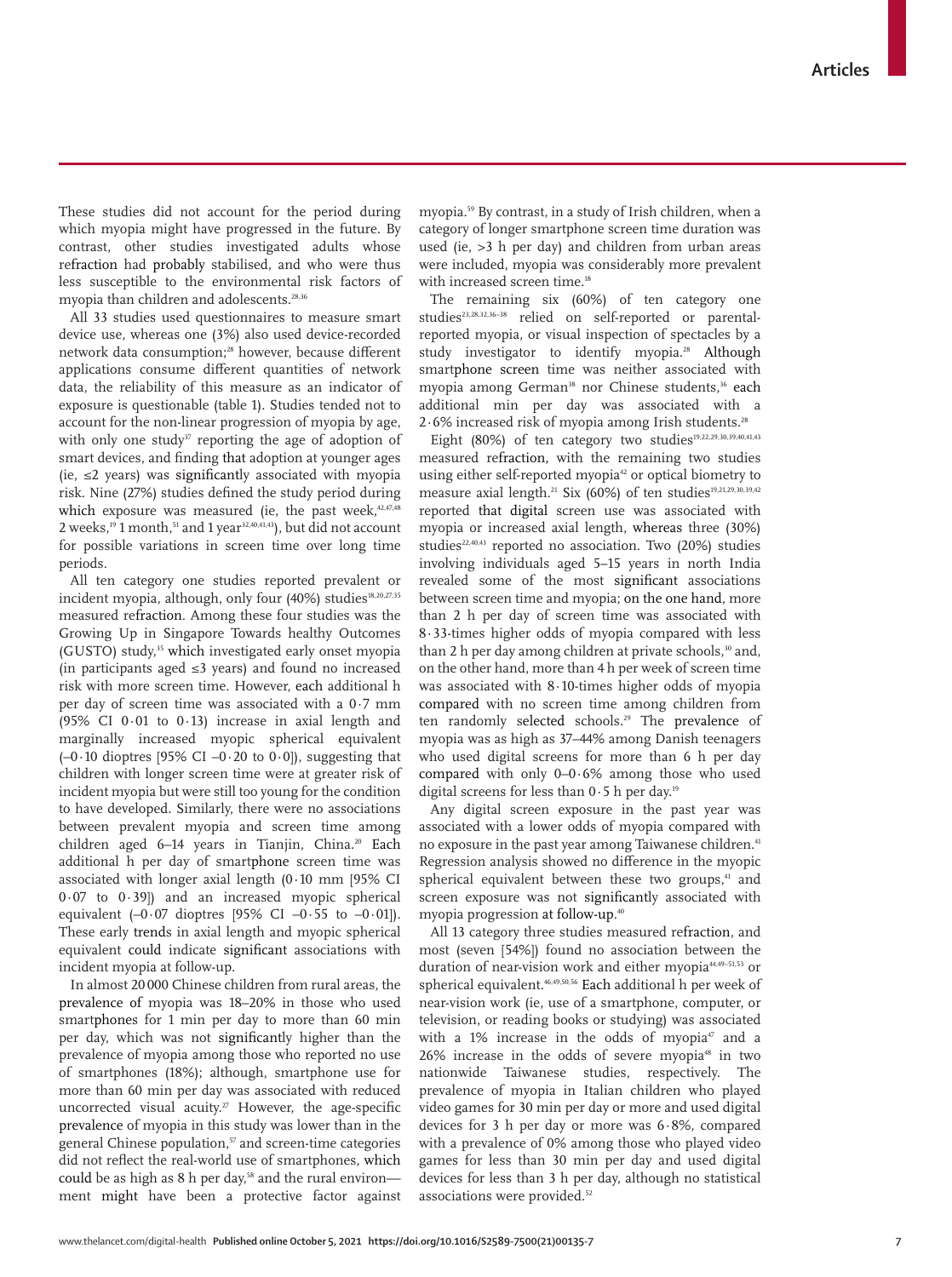| Guan et al                               |                                                                                                                                                                      |                                                                                                                                                                    |                                                                                                                                                                     |                                                                                                                                                   |  |  |  |  |
|------------------------------------------|----------------------------------------------------------------------------------------------------------------------------------------------------------------------|--------------------------------------------------------------------------------------------------------------------------------------------------------------------|---------------------------------------------------------------------------------------------------------------------------------------------------------------------|---------------------------------------------------------------------------------------------------------------------------------------------------|--|--|--|--|
|                                          | <b>Cross-sectional studies</b>                                                                                                                                       |                                                                                                                                                                    |                                                                                                                                                                     |                                                                                                                                                   |  |  |  |  |
| $(2019)^{27}$                            | Smartphone screen time: 0 min per day<br>(n=13 161); 1-30 min per day (n=5360);<br>$31-60$ min per day (n=829); and >60 min<br>per day $(n=584)$                     | Age, sex, family wealth, parental<br>migrant status, parental education,<br>child's residence, and correlation<br>between eyes                                     | 0 min per day β coefficient 1 (ref); 1-30 min<br>per day 0.03 (95% CI-0.07-0.12); 31-60 min<br>per day -0.02 (-0.22-0.19); and >60 min per<br>day 0.16 (-0.07-0.39) | 0 min per day 1 (ref); 1-30 min per day 1.03<br>(0.94-1.12); 31-60 min per day 0.99<br>(0.81-1.20); and >60 min per day 1.17<br>$(0.93 - 1.48)^*$ |  |  |  |  |
| Harrington<br>et al (2019) <sup>18</sup> | Smartphone screen time <1 h per day<br>(n=313); 1-3 h per day (n=707); and >3 h<br>per day (n=582)                                                                   | Age and ethnicity                                                                                                                                                  | <1 h per day OR 0.30 (95% CI 0.20-0.50);<br>1-3 h per day 0.50 (0.30-0.80); and >3 h<br>per day 1 (ref)                                                             | $<$ 1 h per day 1 (ref); 1-3 h per day 1 $\cdot$ 67<br>$(1.00-2.67)$ ; and >3 h per day 3.33<br>$(2.00 - 5.00)$ <sup>+</sup>                      |  |  |  |  |
| Toh et al<br>$(2019)^{32}$               | Tablet screen time in h per day (n=1884)                                                                                                                             | Gender, grade at school, mental<br>health score, amount of physical<br>activity and total duration of<br>technology use                                            | OR 0.99 (95% CI 0.94-1.05)                                                                                                                                          | $0.99(0.94 - 1.05)$                                                                                                                               |  |  |  |  |
| Liu et al<br>$(2019)^{20}$               | Tablet screen time in h per day (n=566)                                                                                                                              | Not stated (multivariable)                                                                                                                                         | OR 1.40 (95% CI 0.86-2.28)                                                                                                                                          | $1.40(0.86 - 2.28)$                                                                                                                               |  |  |  |  |
| McCrann et al<br>$(2020)^{28}$           | Smartphone screen time in min per day<br>$(n=396)$                                                                                                                   | Age, myopia status of parents, sex,<br>and belief that technology can<br>negatively affect eyes                                                                    | OR <sub>min perday</sub> 1.03 (95% CI 1.00-1.05)                                                                                                                    | OR <sub>hnerday</sub> 4.66 (1.08-20.13)                                                                                                           |  |  |  |  |
| Hagen et al<br>$(2018)^{22}$             | Screen time in h per day (n=898)                                                                                                                                     | Sex                                                                                                                                                                | OR 1.01 (95% CI 0.78-1.31)                                                                                                                                          | $1.01(0.78-1.31)$                                                                                                                                 |  |  |  |  |
| Saxena et al<br>$(2015)^{29}$            | Mobile, computer, and video game screen<br>time: <1 h per week (n=186); 1-4 h per<br>week (n=1383); and >4 h per week (n=881)                                        | Age, sex, school, family myopia,<br>maternal education, socioeconomic<br>status, near work time, TV time and<br>outdoor time                                       | <1 h per week OR 1 (ref); 1-4 h per week 4.50<br>(2.33-8.98); and >4 h per week 8.10 (4.05-<br>16.21)                                                               | <1 h per week 1 (ref); 1-4 h per week 4.50<br>(2.29-8.83); > 4 h per week 8.10<br>$(4.05 - 16.20)$                                                |  |  |  |  |
| Singh et al<br>$(2019)^{30}$             | Mobile and video game screen time: 0-2 h<br>per day (n=1061); and >2-4 h per day<br>$(n=155)$                                                                        | sex, age, family history, spherical<br>equivalent, outdoor time, study<br>hours, video game time                                                                   | 0-2 h per day OR 1 (ref); and >2-4 h per day<br>$8.33(3.54 - 19.58)$                                                                                                | 0-2 h per day 1 (ref); >2-4 h per day 8.33<br>$(3.54 - 19.59)$                                                                                    |  |  |  |  |
| <b>Prospective studies</b>               |                                                                                                                                                                      |                                                                                                                                                                    |                                                                                                                                                                     |                                                                                                                                                   |  |  |  |  |
| Chua et al<br>$(2015)^{35}$              | Smart device screen time in h per day<br>$(n=541)$                                                                                                                   | Age, sex, ethnicity, and maternal<br>education                                                                                                                     | OR 1.04 (0.67-1.61)                                                                                                                                                 | $1.04(0.67-1.61)$                                                                                                                                 |  |  |  |  |
| Toh et al<br>$(2020)^{23}$               | Tablet screen time in h per day (n=1413)                                                                                                                             | Gender, school level, musculoskeletal<br>symptoms in the past month or<br>visual health measures, mental<br>health, physical activity, and total<br>technology use | OR 0.98 (0.87-1.1)                                                                                                                                                  | $0.98(0.87-1.1)$                                                                                                                                  |  |  |  |  |
| Hansen et al<br>$(2020)^{19}$            | Smartphone, tablet, or computer screen<br>time on a weekday: <2 h per day (n=127);<br>2-4 h per day (n=360); 4-6 h per day<br>$(n=470)$ ; and >6 h per day $(n=478)$ | Age, sex, weight, height, and physical<br>activity                                                                                                                 | <2 h per day OR 1 (ref); 2-4 h per day 1.89<br>(1.09-3.28); 4-6 h per day 1.68 (0.98-2.89);<br>and >6 h per day 1.89 (1.10-3.24)                                    | <2 h per day 1 (ref); 2-4 h per day 1.89<br>(1.09-3.28); 4-6 h per day 1.68<br>(0.98-2.88); and >6 h per day 1.89<br>$(1.10 - 3.24)$              |  |  |  |  |

*Table 2:* **Results from articles reporting associations between digital smart device use and incident or prevalent myopia included in meta-analysis models**

The ORs included in the meta-analysis models are presented in table 2. The meta-analysis of seven (70%) of ten category one studies (n=12 495) reporting associations between smart device screen time and myopia<sup>18,20,23,27,28,32,35</sup> produced a pooled OR of  $1.26$  (95% CI  $1.00-1.60$ ), suggesting that more smart device screen time is associated with myopia (figure 2). This association was conserved for cross-sectional category one studies (five studies [n=10 651];  $1.37$  [ $1.01-1.87$ ]), but not for the prospective category one studies (two studies [n=1954];  $0.98$   $[0.88 - 1.10]$ .

After pooling data from all 11 relevant category 1 and 2 studies<sup>18-20,22,23,27,28,29,30,32,35</sup> (n=13 968), a significant association between screen time on smartphones or tablets, or both, either alone or in combination with computer screen time, and myopia was observed (OR  $1.77$  [95% CI  $1.28-2.45$ ]). Although this significant association was maintained after pooling ORs from only cross-sectional category one and two studies (eight studies [n=13 968]; 2·01 [1·27–3·19]), no significant association was found among only prospective category one and two studies (three studies [n=3262]; 1·34 [0·98–1·83]).

#### *Figure 2:* **Forest plots showing the association between smart device screen time and myopia**

(A) Associations between smart device screen time (category one articles only) and prevalent myopia. For cross-sectional and prospective studies combined, all studies were re-weighted to sum to 100%, and their weights displayed for the random-effects model. (B) Associations between smart device or computer screen time, or both (category one and two articles) and prevalent or incident myopia. Studies were not re-weighted to sum to 100% because both crosssectional and prospective models used random-effects models, and the sum of their combined weights equalled 100%. ORs for categorical variables represent the relative odds for prevalent or incident myopia associated with each screen time category compared with the reference category (OR=1), as shown in table 2. OR=odds ratio. \*Objective measurement of myopia. †Subjective measurement of myopia.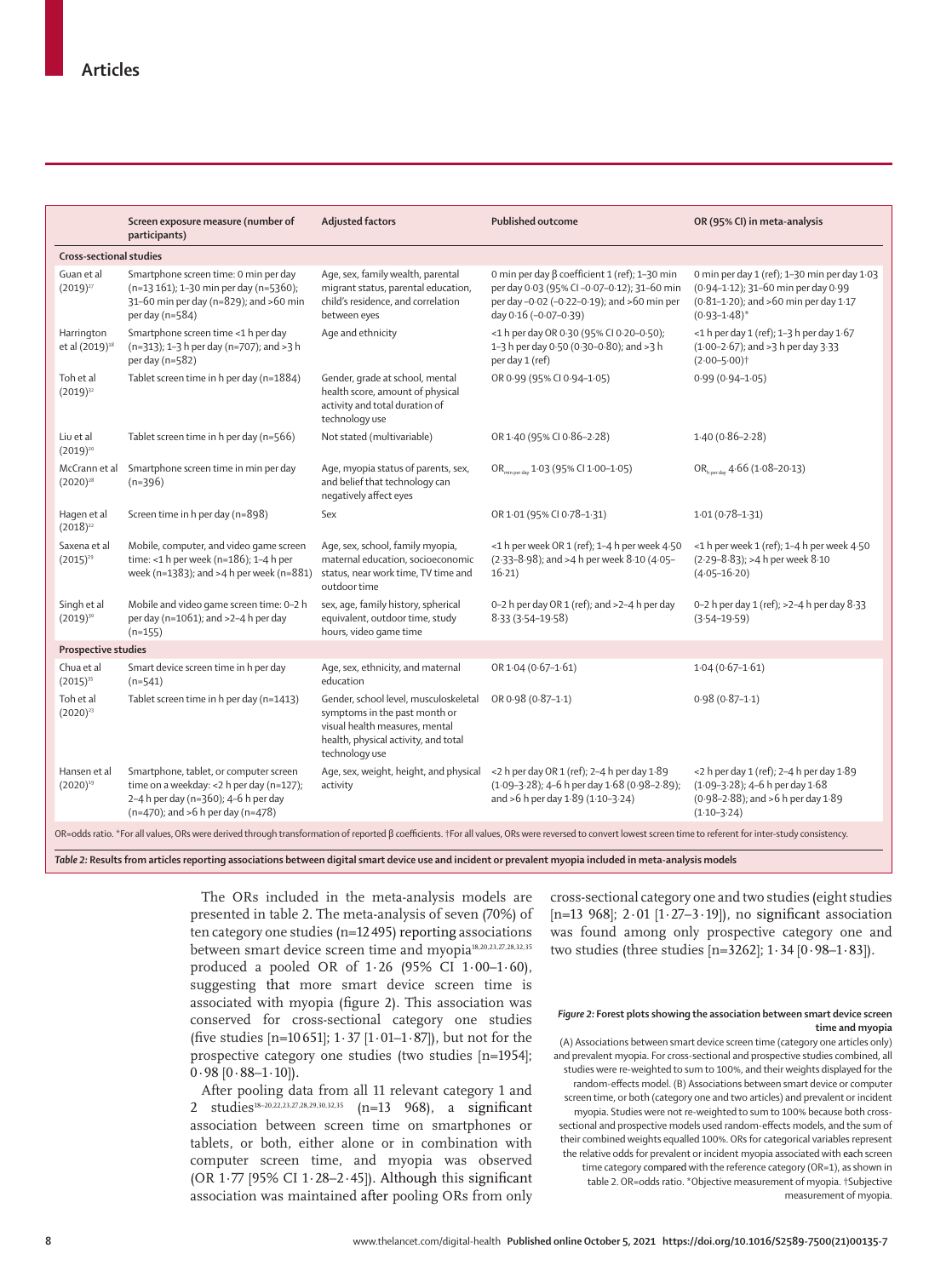| А                                                                             | Screen-time category           | Participants | log (OR)       | SE           |                             | OR (95% CI)                                | Weight       |
|-------------------------------------------------------------------------------|--------------------------------|--------------|----------------|--------------|-----------------------------|--------------------------------------------|--------------|
| Cross-sectional studies                                                       |                                |              |                |              |                             |                                            |              |
| Guan et al (2019) <sup>27*</sup>                                              | 1-30 min per day               | 5360         | 0.02           | 0.05         |                             | $1.03(0.94 - 1.12)$                        | 15.9%        |
| Guan et al (2019) <sup>27*</sup>                                              | 31-60 min per day              | 829          | $-0.02$        | 0.10         |                             | $0.99(0.81 - 1.20)$                        | 15.1%        |
| Guan et al (2019) <sup>27*</sup>                                              | >60 min per day                | 584          | 0.16           | 0.12         |                             | $1.17(0.93 - 1.48)$                        | 14.8%        |
| Harrington et al (2019) <sup>18*</sup>                                        | 1-3 h per day                  | 707          | 0.51           | 0.25         |                             | $1.67(1.02 - 2.73)$                        | 11.4%        |
| Harrington et al (2019) <sup>18*</sup>                                        | >3 h per day                   | 582          | $1-20$         | 0.23         |                             | $3.33(2.11 - 5.27)$                        | 11.9%        |
| Toh et al (2019) <sup>32</sup> <sup>+</sup>                                   | Per h per day                  | 1833         | $-0.01$        | 0.03         |                             | $0.99(0.94 - 1.05)$                        | 16.0%        |
| Liu et al $(2019)^{20*}$                                                      | Per h per day                  | 360          | 0.34           | 0.25         |                             | $1.40(0.86 - 2.28)$                        | 11.5%        |
| McCrann et al (2020) <sup>28*</sup>                                           | Per h per day                  | 364          | 1.54           | 0.75         |                             | $4.66(1.08 - 20.13)$                       | 3.5%         |
| Random-effects model                                                          |                                |              |                |              |                             | $1.37(1.01 - 1.87)$                        | 100.0%       |
| Heterogeneity <sup>2</sup> =82%; τ <sup>2</sup> =0.15; p<0.001                |                                |              |                |              |                             |                                            |              |
|                                                                               |                                |              |                |              | $0.5$ 1.0 2.0<br>5.0<br>0.1 |                                            |              |
| Prospective studies                                                           |                                |              |                |              |                             |                                            |              |
| Chua et al (2015) <sup>35*</sup>                                              | Per h per day                  | 541          | 0.04           | 0.22         |                             | $1.04(0.67-1.61)$                          | 6.7%         |
| Toh et al (2020) <sup>23†</sup>                                               | Per h per day                  | 1413         | $-0.02$        | 0.06         |                             | $0.98(0.87 - 1.10)$                        | 93.3%        |
| <b>Fixed-effects model</b>                                                    |                                |              |                |              |                             | $0.98(0.88 - 1.10)$                        | 100.0%       |
| Heterogeneity $l^2 = 0\%$ ; $\tau^2 = 0$ ; p=0.80                             |                                |              |                |              | 0.75<br>1.5<br>1.0          |                                            |              |
| Cross-sectional and prospective studies                                       |                                |              |                |              |                             |                                            |              |
| Guan et al (2019) <sup>27*</sup>                                              | 1-30 min per day               | 5360         | 0.02           | 0.05         |                             | $1.03(0.94 - 1.12)$                        | 13.0%        |
| Guan et al (2019) <sup>27*</sup>                                              | 31-60 min per day              | 829          | $-0.02$        | 0.10         |                             | $0.99(0.81 - 1.20)$                        | 12.1%        |
| Guan et al (2019) <sup>27*</sup>                                              | >60 min per day                | 584          | 0.16           | 0.12         |                             | $1.17(0.93 - 1.48)$                        | 11.8%        |
| Harrington et al $(2019)^{18*}$<br>Harrington et al (2019) <sup>18*</sup>     | 1-3 h per day<br>>3 h per day  | 707          | 0.51<br>$1-20$ | 0.25         |                             | $1.67(1.02 - 2.73)$                        | 8.4%<br>8.8% |
| Toh et al (2019) <sup>32</sup> <sup>+</sup>                                   | Per h per day                  | 582<br>1833  | $-0.01$        | 0.23<br>0.03 |                             | $3.33(2.11 - 5.27)$<br>$0.99(0.94 - 1.05)$ | 13.2%        |
| Liu et al $(2019)^{20*}$                                                      | Per h per day                  | 360          | 0.34           | 0.25         |                             | $1.40(0.86 - 2.28)$                        | 8.5%         |
| McCrann et al $(2020)^{28*}$                                                  | Per h per day                  | 286          | 1.54           | 0.75         |                             | $4.66(1.08 - 20.13)$                       | 2.2%         |
| Chua et al (2015) <sup>35*</sup>                                              | Per h per day                  | 541          | 0.04           | 0.22         |                             | $1.04(0.67-1.61)$                          | 9.1%         |
| Toh et al (2020) <sup>23+</sup>                                               | Per h per day                  | 1413         | $-0.02$        | 0.06         |                             | $0.98(0.87 - 1.10)$                        | 12.9%        |
| Random-effects model                                                          |                                |              |                |              |                             | $1.26(1.00-1.60)$                          | 100.0%       |
| Heterogeneity $l^2 = 77\%$ ; $\tau^2 = 0.11$ ; p<0.001                        |                                |              |                |              |                             |                                            |              |
|                                                                               |                                |              |                |              | 0.5 1.0 2.0<br>0.1<br>$5-0$ |                                            |              |
| B                                                                             |                                |              |                |              |                             |                                            |              |
| Cross-sectional studies                                                       |                                |              |                |              |                             |                                            |              |
| Guan et al (2019) <sup>27*</sup>                                              | 1-30 min per day               | 5360         | 0.02           | 0.05         |                             | $1.03(0.94 - 1.12)$                        | 6.8%         |
| Guan et al (2019) <sup>27*</sup>                                              | 31-60 min per day              | 829          | $-0.02$        | 0.10         |                             | $0.99(0.81 - 1.20)$                        | 6.7%         |
| Guan et al (2019) <sup>27*</sup>                                              | >60 min per day                | 584          | 0.16           | 0.12         |                             | $1.17(0.93 - 1.48)$                        | 6.7%         |
| Harrington et al $(2019)^{18*}$                                               | 1-3 h per day                  | 707          | 0.51           | 0.25         |                             | $1.67(1.02 - 2.73)$                        | 5.9%         |
| Harrington et al $(2019)^{18*}$                                               | >3 h per day                   | 582          | $1-20$         | 0.23         |                             | $3.33(2.11 - 5.27)$                        | 6.1%         |
| Toh et al (2019) <sup>32</sup> <sup>+</sup>                                   | Per h per day                  | 1833         | $-0.01$        | 0.03         |                             | $0.99(0.94 - 1.05)$                        | 6.9%         |
| Liu et al $(2019)^{20*}$<br>McCrann et al (2020) <sup>28*</sup>               | Per h per day                  | 360<br>364   | 0.34           | 0.25<br>0.75 |                             | $1.40(0.86 - 2.28)$<br>4.66 (1.08-20.13)   | 6.0%<br>2.9% |
| Hagen et al (2018) <sup>22*</sup>                                             | Per h per day<br>Per h per day | 393          | 1.54<br>0.01   | 0.13         |                             | $1.01(0.78 - 1.31)$                        | 6.6%         |
| Saxena et al (2015) <sup>29*</sup>                                            | 1-4 hours/week                 | 1383         | 1.50           | 0.34         |                             | 4.50 (2.29-8.83)                           | 5.3%         |
| Saxena et al (2015) <sup>29*</sup>                                            | >4 hours/week                  | 881          | 2.09           | 0.35         |                             | $8.10(4.05 - 16.20)$                       | 5.2%         |
| Singh et al (2019) <sup>30*</sup>                                             | >2 hours/week                  | 155          | 2.12           | 0.44         |                             | $8.33(3.54-19.59)$                         | 4.7%         |
| Random-effects model                                                          |                                |              |                |              |                             | $2.01(1.27 - 3.19)$                        | 69.7%        |
| Heterogeneity $l^2 = 90\%$ ; $\tau^2 = 0.58$ ; p<0.001                        |                                |              |                |              |                             |                                            |              |
| Prospective studies                                                           |                                |              |                |              |                             |                                            |              |
| Chua et al (2015) <sup>35*</sup>                                              | Per h per day                  | 541          | 0.04           | 0.22         |                             | $1.04(0.67-1.61)$                          | 6.1%         |
| Toh et al (2020) <sup>23+</sup>                                               | Per h per day                  | 1413         | $-0.02$        | 0.06         |                             | $0.98(0.87 - 1.10)$                        | 6.8%         |
| Hansen et al (2020) <sup>19*</sup>                                            | 2-4 h per day (weekdays)       | 360          | 0.64           | 0.28         |                             | $1.89(1.09-3.28)$                          | 5.7%         |
| Hansen et al (2020) <sup>19*</sup>                                            | 4-6 h per day (weekdays)       | 470          | 0.52           | 0.28         |                             | $1.68(0.98 - 2.88)$                        | 5.8%         |
| Hansen et al (2020) <sup>19*</sup>                                            | >6 h per day (weekdays)        | 478          | 0.64           | 0.28         |                             | $1.89(1.10-3.24)$                          | 5.8%         |
| Random-effects model                                                          |                                |              |                |              |                             | $1.34(0.98-1.83)$                          | 30.3%        |
| Heterogeneity $l^2 = 70\%$ ; $\tau^2 = 0.08$ ; p=0.01<br>Random-effects model |                                |              |                |              |                             | $1.77(1.28-2.45)$                          | 100.0%       |
| Heterogeneity $l^2 = 87\%$ ; $\tau^2 = 0.40$ ; p<0.001                        |                                |              |                |              |                             |                                            |              |
|                                                                               |                                |              |                | 0.1          | 0.5<br>5.0<br>$1.0$ $2.0$   |                                            |              |
|                                                                               |                                |              |                |              | OR (95% CI)                 |                                            |              |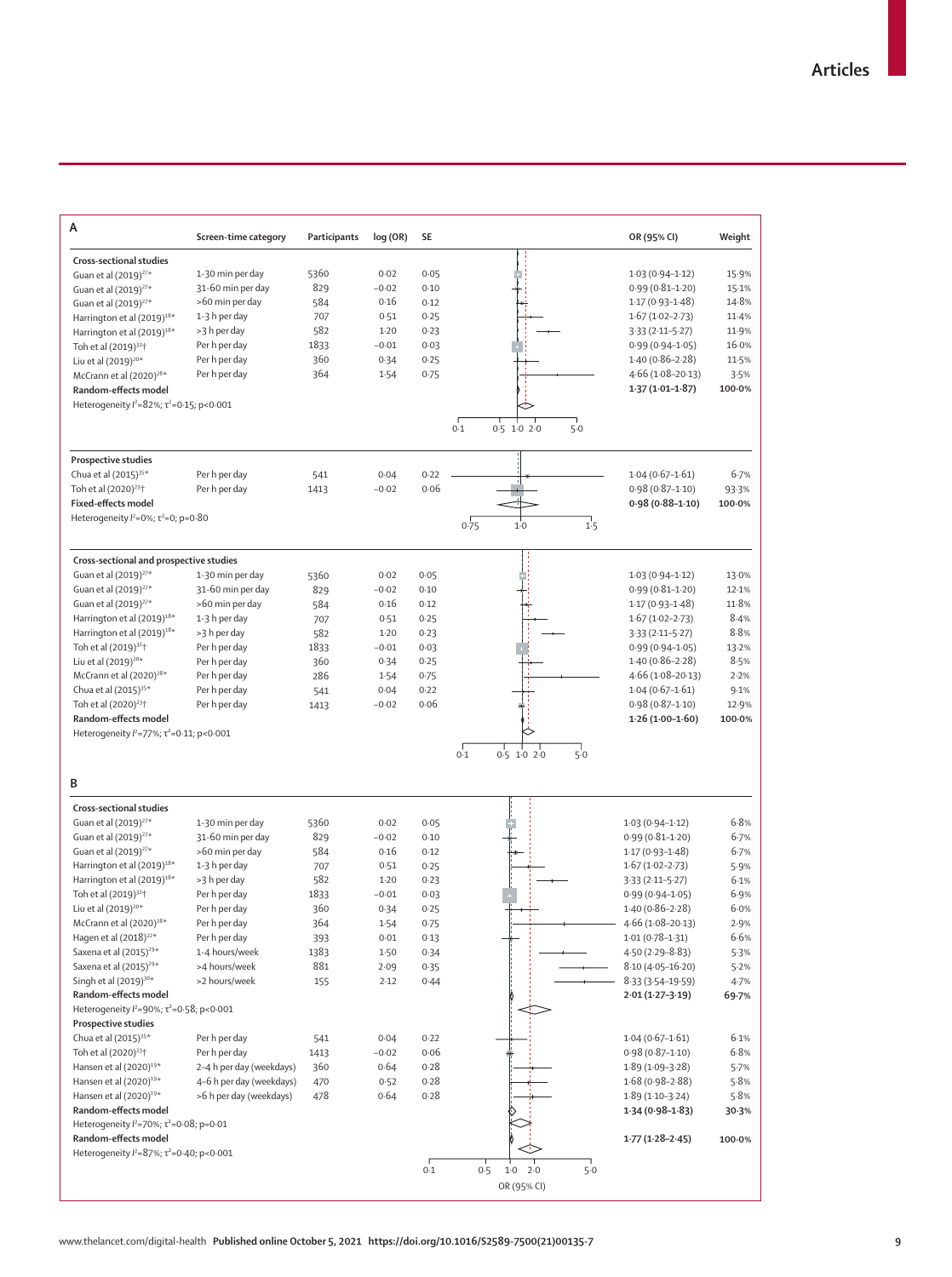## **Discussion**

This systematic review and meta-analysis provides some evidence to suggest that smart device exposure could be associated with myopia. However, the paucity of studies that used objective and standard measures of screen time and myopia, or that investigated smartphones and tablets independently, necessitates further research.

The fact that most studies did not categorise smart devices as an independent risk factor is understandable, given the recent introduction of these devices over the past 13 years and the convention for much of the previous literature to have grouped diverse behaviours into socalled near-vision work.<sup>60</sup> However, because of the longer viewing durations and closer viewing distances associated with smart devices than with books and other non-digital reading materials,<sup>61</sup> we recommend that future studies aim to investigate smart devices independently to better understand their effects on ocular health.

Most studies that investigated smart devices independently did not use objective clinical measures of myopia. Given the questionable sensitivity (76%) and specificity (74%) of self-reporting for myopia, $62$  these findings should be considered cautiously. Those studies that did measure refraction objectively had inconsistent findings. For instance, although screen time was not associated with spherical equivalent, it predicted reduced visual acuity in one Chinese study, $v$ <sup>7</sup> whereas in another study,<sup>20</sup> increased screen time was associated with greater axial length and more myopic spherical equivalent, but not prevalent myopia. Further research might elucidate whether these subtle biometric associations portend clinically significant myopic shifts, such as those observed in Irish children, in whom more than 3 h per day of smartphone use was associated with threetimes higher odds of myopia.<sup>18</sup>

Category two studies tended to report stronger associations between digital screen exposure and myopia than category one studies, including in two Indian studies that reported a 4–8 times higher risk of myopia.<sup>29,30</sup> This finding could suggest that computer screens are more myopigenic than smart devices; although, because these devices were not investigated separately, strong inferences cannot be made. Policy makers and parents should consider the amount of time spent using computers and smart devices in myopia control strategies. Due to the digitisation of education, controlling computer screen time could be more challenging than for smart devices, which tend to be used for leisure.

The meta-analysis results suggested that screen time on smartphones or tablets, or both, either alone or in combination with computer screen time was associated with myopia when cross-sectional and prospective studies were combined or when cross-sectional studies were analysed alone; however, the heterogeneity implicit in these analytical models warrants cautious interpretation of the results. The small number of

prospective studies severely limits interpretation of the absence of an association in their pooled estimates. Nonetheless, one previous meta-analysis found that each additional h per week of near-vision work increased the odds of myopia by 2%.<sup>60</sup> Given that smart devices are used for longer durations and at closer distances than other forms of near-vision work,<sup>9,10</sup> it is possible that they could be similarly myopigenic.

This review differed from the systematic review by Lanca and Saw  $(2020)$  in several ways.<sup>24</sup> For reasons that are unclear, key studies included in our review that reported significant associations between screen time and myopia18,19,30,37,42 were excluded from their review. Also noteworthy is that the authors weighted the non-significant OR of just one study<sup>35</sup> to account for 98·7% of the variance in the pooled OR, whereas we used a random-effects meta-analysis to accommodate high heterogeneity and permit all studies to influence the model. Finally, some of the non-significant ORs in their model were derived from transformations of significant ORs in source articles, which probably contributed to the observed absence of an association in their meta-analysis.

It can be argued that the associations reported in observational studies do not reveal causal links, and that the causal direction can be reversed, such that people with myopia are predisposed to spend more time on smart devices because their existing impairment renders distance viewing more demanding. However, there are several plausible mechanistic explanations that substantiate a unidirectional causal association between screen time and myopia. These explanations include those that apply to near-vision tasks generally, including the axial elongating effects of excessive accommodative convergence and peripheral defocus,<sup>28</sup> as well as the fact that the small screens and the font size of smart devices promote even closer viewing distances, placing greater demand on accommodation and vergence than conventional print materials. 10 Additionally, because screen use usually occurs indoors, the corresponding reduction in exposure to protective aspects of outdoor environments, such as higher luminosity and more uniform dioptric space could further disrupt emmetropisation.63 This disruption could be caused, in part, by the inhibition of sunlight-induced retinal dopaminergic neurotransmission, a process that is instrumental in regulating normal refractive development.<sup>64</sup> Mendelian randomisation has provided strong unidirectional evidence that education, which involves a substantial amount of near-vision work, might be a cause of myopia, thus lending theoretical support to a potential influence of smart device use.<sup>65</sup> However, exploring these mechanistic explanations was beyond the scope of this study.

The key strengths of this study included the investigation of smart devices, both alone and in combination with other types of digital screens, to better discriminate the associations between the use of each type of device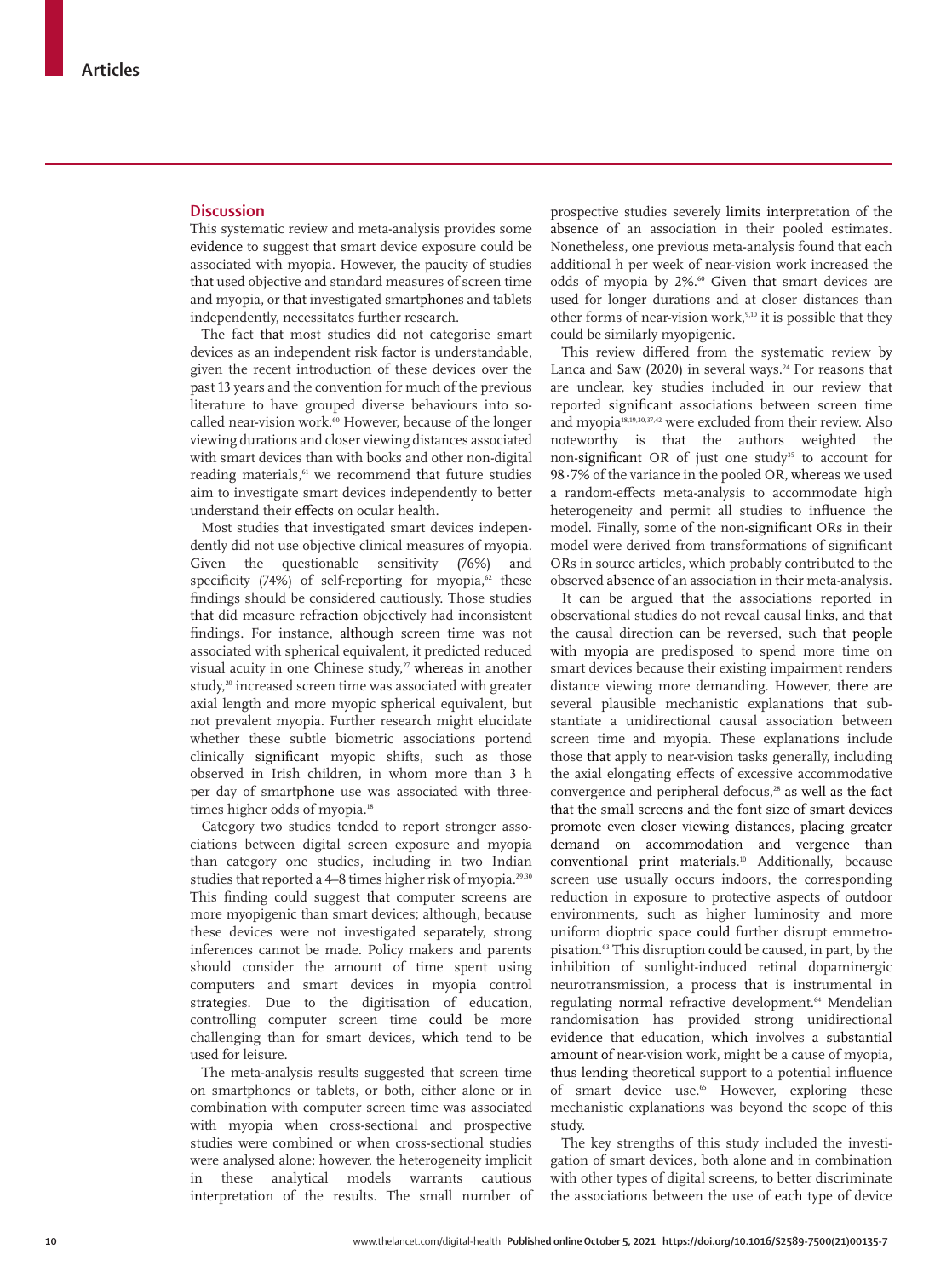and myopia. Another strength is the comprehensive systematic component of the literature review, which identified significant methodological issues that, if addressed in future research, could facilitate a better understanding of the association between digital device use and myopia. There were also several limitations of the study. As most studies were done in Asian populations, it is not clear whether the results are generalisable to all populations. Additionally, because fewer than one-third of studies distinguished smart device screen time from other near-vision tasks, and because inter-study heterogeneity necessitated the construction of several meta-analysis models, strong conclusions about the link between smart device exposure and myopia cannot be drawn. In addition, all studies included in our study were limited by the use of parental-reporting or self-reporting to measure the amount of digital screen exposure, apart from in the study by McCrann and colleagues,<sup>28</sup> which attempted to provide objective measures through device-recorded network data consumption. Given that people tend to underestimate their own digital screen time (by as much as 40%),<sup>66</sup> future studies would benefit from using objective measures of screen time to eliminate recall bias. One solution could be to exploit the digital devices' own technology by installing an application on children's devices that tracks real-time use, permitting precise investigation of the dose-dependent influence of device use on the incidence and progression of myopia in longitudinal studies. Objective measurements of face-to-screen proximity, ambient light, and posture and viewing angle, as well as the types of applications used, could further elucidate the mechanisms by which digital device use might influence myopia. A randomisedcontrolled trial that reduces digital screen time as an intervention would permit robust causal inference. In future prospective studies, it would be important to follow participants until refractive stabilisation to account for later onset or progressive myopia, which was likely to have been missed in studies included in our review.

In conclusion, this systematic review and meta-analysis shows that there is insufficient and conflicting literature on the association between smartphone and tablet exposure and myopia, which is unsurprising given their relatively recent introduction. The results of the meta-analysis suggested that smart device screen time, alone and in combination with computer screen time, could be associated with an increased risk of myopia. As children continue to adopt digital devices at ever younger ages and their screen time increases, there is a pressing need for researchers to investigate the effects of these devices on eye health in diverse populations, and to use objective measures and clear and standardised categories of device exposure to better understand the role it might play in the escalating myopia epidemic. A better understanding of the association between digital screen exposure and myopia will be important for informing parenting, education, clinical practice guidelines, and public health policy.

### **Contributors**

JF, ATS, and MD conceived the study. JF and ATS wrote the initial protocol, did the literature search, and screened articles. JF wrote the initial manuscript. JF, ATS, and AP organised the data and constructed tables. ATS, DF, and JF did the statistical analysis. All authors provided crucial feedback on the study protocol and contributed important intellectual content to the manuscript, including revisions. All authors had access to all the data in the study and had final responsibility for the decision to submit for publication. JF, ATS, DF, and DSWT have verified the data, with DSWT being independent of Plano.

#### **Declaration of interests**

JF, ATS, and DF are employees of Plano. AP was an employee of Plano at the time of writing. JC is a shareholder in Plano. MD is the co-founder, a shareholder, and the current managing director of Plano. Plano is a health technology start-up that was created as part of the Singapore Eye Research Institute-Singapore National Eye Centre Ophthalmic Technologies Incubator Programme to develop evidencebased technological and educational solutions to address the global burden of myopia. In accordance with policies of the Singapore National Eye Centre, TYW has received grants, contracts, consulting fees, honoraria, and travel support from, and has participated on advisory boards for Allergan, Bayer, Boehringer Ingelheim, Eden Ophthalmic, Genentech, Iveric Bio, Merck, Novartis, Oxurion (ThromboGenics), Roche, Samsung, Shanghai Henlius, and Zhaoke Pharmaceutical. TYW is the co-founder of Plano and EyRiS. The commercial relationships have not influenced the methods used in this study. All evidence has been presented and appraised in a balanced manner, and all data have been collected and analysed rigorously and without bias. DSWT, MGH, and RRAB declare no competing interests.

#### **Data sharing**

The extracted data for all the included studies in the meta-analysis and the analysis codes are available online at: https://github.com/ dwightfonseka/metaanalysis.

#### **References**

- 1 Holden BA, Fricke TR, Wilson DA, et al. Global prevalence of myopia and high myopia and temporal trends from 2000 through 2050. *Ophthalmology* 2016; **123:** 1036–42.
- 2 Dirani M, Chan YH, Gazzard G, et al. Prevalence of refractive error in Singaporean Chinese children: the strabismus, amblyopia, and refractive error in young Singaporean Children (STARS) study. *Invest Ophthalmol Vis Sci* 2010; **51:** 1348–55.
- 3 Morgan IG, French AN, Ashby RS, et al. The epidemics of myopia: aetiology and prevention. *Prog Retin Eye Res* 2018; **62:** 134–49.
- 4 Chua SY, Sabanayagam C, Cheung YB, et al. Age of onset of myopia predicts risk of high myopia in later childhood in myopic Singapore children. *Ophthalmic Physiol Opt* 2016; **36:** 388–94.
- 5 Wong TY, Ferreira A, Hughes R, Carter G, Mitchell P. Epidemiology and disease burden of pathologic myopia and myopic choroidal neovascularization: an evidence-based systematic review. *Am J Ophthalmol* 2014; **157:** 9–25.
- Pan CW, Ramamurthy D, Saw SM. Worldwide prevalence and risk factors for myopia. *Ophthalmic Physiol Opt* 2012; **32:** 3–16.
- Lyu Y, Zhang H, Gong Y, et al. Prevalence of and factors associated with myopia in primary school students in the Chaoyang District of Beijing, China. *Jpn J Ophthalmol* 2015; **59:** 421–29.
- You QS, Wu LJ, Duan JL, et al. Factors associated with myopia in school children in China: the Beijing childhood eye study. *PLoS One* 2012; **7:** e52668.
- 9 Cuellar JM, Lanman TH. "Text neck": an epidemic of the modern era of cell phones? *Spine J* 2017; **17:** 901–02.
- 10 Bababekova Y, Rosenfield M, Hue JE, Huang RR. Font size and viewing distance of handheld smart phones. *Optom Vis Sci* 2011; **88:** 795–97.
- 11 Digital Intelligence Quotient Impact. Cyber risk & youth empowerment in the digital era: 2016 Singapore. 2017. https://www. dqinstitute.org/wp-content/uploads/2017/08/DQ-Report\_v12-FA-PREVIEW.pdf (accessed Aug 10, 2020).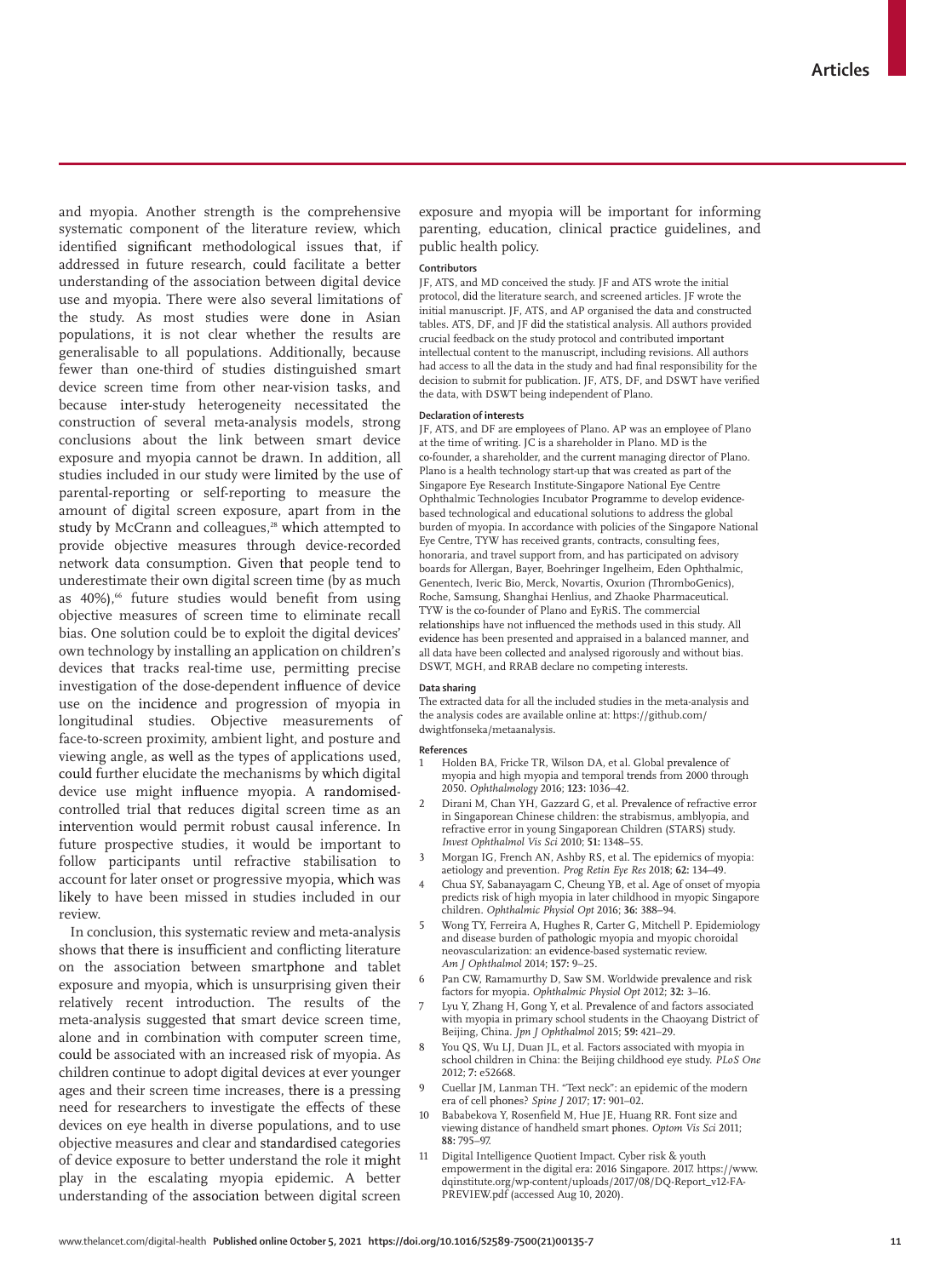- 12 Terras MM, Ramsay J. Family digital literacy practices and children's mobile phone use. *Front Psychol* 2016; **7:** 1957.
- 13 Celis-Morales CA, Lyall DM, Steell L, et al. Associations of discretionary screen time with mortality, cardiovascular disease and cancer are attenuated by strength, fitness and physical activity: findings from the UK Biobank study. *BMC Med* 2018; **16:** 77.
- 14 Sampasa-Kanyinga H, Lewis RF. Frequent use of social networking sites is associated with poor psychological functioning among children and adolescents. *Cyberpsychol Behav Soc Netw* 2015; **18:** 380–85.
- 15 Liu M, Wu L, Yao S. Dose-response association of screen time-based sedentary behaviour in children and adolescents and depression: a meta-analysis of observational studies. *Br J Sports Med* 2016; **50:** 1252–58.
- 16 Park J, Kim J, Kim J, et al. The effects of heavy smartphone use on the cervical angle, pain threshold of neck muscles and depression. *Adv Sci Technol Lett* 2015; **91:** 12–17.
- 17 Dirani M, Crowston JG, Wong TY. From reading books to increased smart device screen time. *Br J Ophthalmol* 2019; **103:** 1–2.
- 18 Harrington SC, Stack J, O'Dwyer V. Risk factors associated with myopia in schoolchildren in Ireland. *Br J Ophthalmol* 2019; **103:** 1803–09.
- 19 Hansen MH, Laigaard PP, Olsen EM, et al. Low physical activity and higher use of screen devices are associated with myopia at the age of 16–17 years in the CCC2000 Eye Study. *Acta Ophthalmol* 2019; **98:** 315–21.
- 20 Liu S, Ye S, Xi W, Zhang X. Electronic devices and myopic refraction among children aged 6–14 years in urban areas of Tianjin, China. *Ophthalmic Physiol Opt* 2019; **39:** 282–93.
- 21 Terasaki H, Yamashita T, Yoshihara N, Kii Y, Sakamoto T. Association of lifestyle and body structure to ocular axial length in Japanese elementary school children. *BMC Ophthalmol* 2017; **17:** 123.
- 22 Hagen LA, Gjelle JVB, Arnegard S, Pedersen HR, Gilson SJ, Baraas RC. Prevalence and possible factors of myopia in Norwegian adolescents. *Sci Rep* 2018; **8:** 13479.
- 23 Toh SH, Coenen P, Howie EK, et al. A prospective longitudinal study of mobile touch screen device use and musculoskeletal symptoms and visual health in adolescents. *Appl Ergon* 2020; **85:** 103028.
- 24 Lanca C, Saw SM. The association between digital screen time and myopia: a systematic review. *Ophthalmic Physiol Opt* 2020;  $40:216-29$
- 25 Moher D, Liberati A, Tetzlaff J, Altman DG. Preferred reporting items for systematic reviews and meta-analyses: the PRISMA statement. *PLoS Med* 2009; **6:** e1000097.
- 26 Aromataris E, Fernandez R, Godfrey C, Holly C, Tungpunkom P. Methodology for JBI umbrella reviews. 2014. https://ro.uow.edu.au/ cgi/viewcontent.cgi?article=4367&context=smhpapers (accessed Aug 15, 2020).
- 27 Guan H, Yu NN, Wang H, et al. Impact of various types of near work and time spent outdoors at different times of day on visual acuity and refractive error among Chinese school-going children. *PLoS One* 2019; **14:** e0215827.
- 28 McCrann S, Loughman J, Butler JS, Paudel N, Flitcroft DI. Smartphone use as a possible risk factor for myopia. *Clin Exp Optom* 2020; **104:** 35–41.
- 29 Saxena R, Vashist P, Tandon R, et al. Prevalence of myopia and its risk factors in urban school children in Delhi: the North India myopia study (NIM study). *PLoS One* 2015; **10**: e0117349.
- Singh NK, James RM, Yadav A, Kumar R, Asthana S, Labani S. Prevalence of myopia and associated risk factors in schoolchildren in north India. *Optom Vis Sci* 2019; **96:** 200–05.
- 31 Yu WW, Schmid CH, Lichtenstein AH, Lau J, Trikalinos TA. Empirical evaluation of meta-analytic approaches for nutrient and health outcome dose-response data. *Res Synth Methods* 2013; **4:** 256–68.
- 32 Toh SH, Coenen P, Howie EK, Mukherjee S, Mackey DA, Straker LM. Mobile touch screen device use and associations with musculoskeletal symptoms and visual health in a nationally representative sample of Singaporean adolescents. *Ergonomics* 2019; **62:** 778–93.
- 33 Zhang DF. Influencing factors for the degree of myopia in the primary and middle school students in Pudong New District of Shanghai. *Int Eye Sci* 2016; **16:** 327–30.
- 34 Zhao C, Xue QJ, Liu XF, Cao WJ, Sun LL. Analysis of the factors affecting the occurrence of myopia in children with myopia. *Int Eye Sci* 2017; **17:** 1921–24.
- 35 Chua SY, Ikram MK, Tan CS, et al. Relative contribution of risk factors for early-onset myopia in young Asian children. *Invest Ophthalmol Vis Sci* 2015; **56:** 8101–07.
- 36 Huang L, Kawasaki H, Liu Y, Wang Z. The prevalence of myopia and the factors associated with it among university students in Nanjing: a cross-sectional study. *Medicine* 2019; **98:** e14777.
- 37 Yang GY, Huang LH, Schmid KL, et al. Associations between screen exposure in early life and myopia amongst Chinese preschoolers. *Int J Environ Res Public Health* 2020; **17:** 1056.
- Schuster AK, Elflein HM, Pokora R, Urschitz MS. Prevalence and risk factors of myopia in children and adolescents in Germany results of the KiGGS Survey. *Klin Padiatr* 2017; **229:** 234–40.
- 39 Alvarez-Peregrina CC, Sanchez-Tena M, Martinez-Perez CC, Villa-Collar CC. Prevalence and risk factors of myopia in Spain. *J Ophthalmol* 2019; **2019:** 3419576.
- Hsu CC, Huang N, Lin PY, et al. Risk factors for myopia progression in second-grade primary school children in Taipei: a population-based cohort study. *Br J Ophthalmol* 2017; **101:** 1611–17.
- Hsu CC, Huang N, Lin PY, et al. Prevalence and risk factors for myopia in second-grade primary school children in Taipei: a population-based study. *J Chin Med Assoc* 2016; **79:** 625–32.
- 42 McCrann S, Flitcroft I, Lalor K, Butler J, Bush A, Loughman J. Parental attitudes to myopia: a key agent of change for myopia control? *Ophthalmic Physiol Opt* 2018; **38:** 298–308.
- Tsai DC, Fang SY, Huang N, et al. Myopia development among young schoolchildren: the myopia investigation study in Taipei. *Invest Ophthalmol Vis Sci* 2016; **57:** 6852–60.
- 44 Giloyan A, Harutyunyan T, Petrosyan V. Risk factors for developing myopia among schoolchildren in Yerevan and Gegharkunik province, Armenia. *Ophthalmic Epidemiol* 2017; **24:** 97–103.
- Han B, Zhou WW, Liu CM, Yang Y, Cheng HB, Xu XJ. Epidemiological study on visual acuity and refractive status of primary students and junior high school students in Shenzhen. *Int Eye Sci* 2016; **16:** 2103–06.
- 46 Handa S, Chia A, Htoon HM, Lam PM, Yap F, Ling Y. Myopia in young patients with type 1 diabetes mellitus. *Singapore Med J* 2015; **56:** 450–54.
- 47 Hinterlong JE, Holton VL, Chiang CC, Tsai CY, Liou YM. Association of multimedia teaching with myopia: a national study of school children. *J Adv Nurs* 2019; **75:** 3643–53.
- 48 Holton V, Hinterlong JE, Tsai CY, Tsai JC, Wu JS, Liou YM. A nationwide study of myopia in Taiwanese school children: family, activity, and school-related factors. *J Sch Nurs* 2019; **37:** 117–27.
- Lin Z, Gao TY, Vasudevan B, et al. Near work, outdoor activity, and myopia in children in rural China: the Handan offspring myopia study. *BMC Ophthalmol* 2017; **17:** 203.
- 50 Lin Z, Vasudevan B, Jhanji V, et al. Near work, outdoor activity, and their association with refractive error. *Optom Vis Sci* 2014; **91:** 376–82.
- 51 Ma Y, Zou H, Lin S, et al. Cohort study with 4-year follow-up of myopia and refractive parameters in primary schoolchildren in Baoshan District, Shanghai. *Clin Exp Ophthalmol* 2018; **46:** 861–72.
- 52 Rechichi C, De Moja G, Aragona P. Video game vision syndrome: a new clinical picture in children? *J Pediatr Ophthalmol Strabismus* 2017; **54:** 346–55.
- 53 Sun JT, An M, Yan XB, Li GH, Wang DB. Prevalence and related factors for myopia in school-aged children in Qingdao. *J Ophthalmol* 2018; **2018:** 9781987.
- Tideman JWL, Polling JR, Hofman A, Jaddoe VW, Mackenbach JP, Klaver CC. Environmental factors explain socioeconomic prevalence differences in myopia in 6-year-old children. *Br J Ophthalmol* 2018; **102:** 243–47.
- 55 Wen XF, Zhang J, Zhao Y. Analysis of poor vision conditions and risk factors of myopia in primary school He'xi district of Sanya. *Int Eye Sci* 2015; **15:** 684–86.
- 56 Alsaif BA, Aljindan MY, Alrammah HM, Almulla MO, Alshahrani SS. Refractive errors among Saudi college students and associated risk factors. *Clin Ophthalmol* 2019; **13:** 437–43.